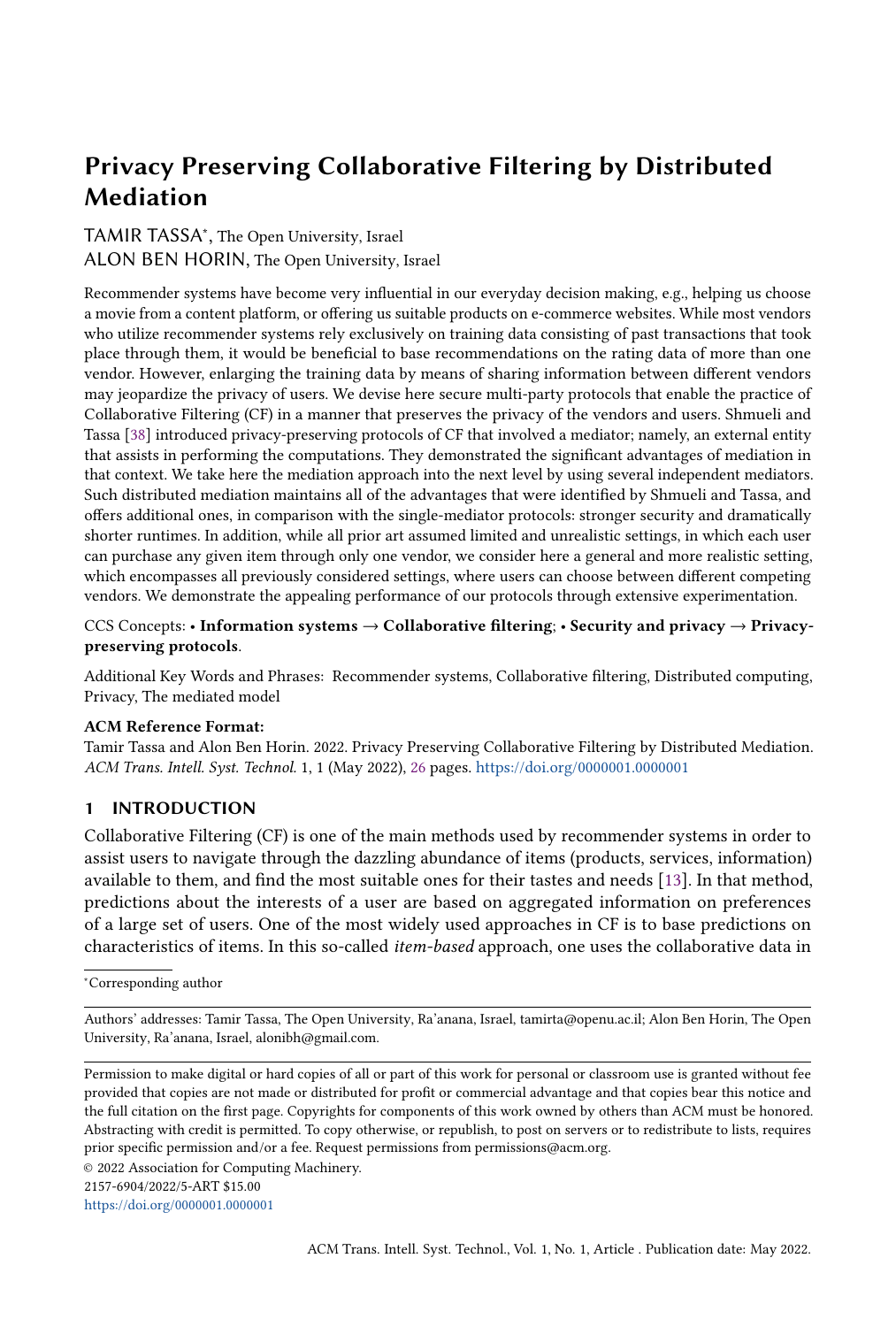order to learn a model of similarity between items; consequently, users are offered items that are similar to previous items that they had already purchased and liked.

To improve the quality of predictions, larger volumes of training data are needed. Hence, it is in the interest of vendors to collaborate and conjoin their historical data in order to issue more accurate recommendations [\[7\]](#page-23-1). However, such collaboration may jeopardize the privacy of users, who trust the vendors through whom they purchased or rated items to keep that information confidential. Additionally, the vendors themselves may wish to keep their historical data for themselves, as it has commercial value that they would not like to share with potential competitors. Privacy-Preserving Collaborative Filtering (PPCF) addresses those issues by enabling the use of CF without disclosing private information.

In this study we propose secure protocols of Multi-Party Computation (MPC) [\[51\]](#page-24-1) for item-based CF. Our protocols enable the computation of the similarities between items, and then to issue predictions of two types: how a given user would rate a given item, and what are the currently top items to be recommended to a given user.

Shmueli and Tassa [\[37,](#page-24-2) [38\]](#page-24-0) have presented such protocols in the mediated model. In that model [\[2\]](#page-23-2), there exists a mediator that assists in performing intermediate computations, but he is prevented from accessing the actual data due to privacy concerns. Their protocols rely on a single mediator, to whom the vendors provide the user-item ratings under homomorphic encryption. Owing to the homomorphic property, the mediator is capable of performing computations on the encrypted data, but thanks to the encryption he remains oblivious to the plaintext underneath. As explained in [\[38,](#page-24-0) Section 3], mediation is most advantageous for PPCF: it frees the vendors from the need to communicate with each other, and the need to be constantly online in order to assist other vendors in their recommendation queries; it reduces communication and computational costs; and it enables an economically-realistic collaboration model between vendors that differ in their contribution to the CF training data (as each vendor offers a different set of items to a different set of users), and in their demand from the CF system (in terms of the number and type of queries that they submit).

In this study we also present PPCF protocols in the mediated model. We implement the very same item-based CF technique as in [\[38\]](#page-24-0); i.e., we compute the same similarity model, and issue predicted ratings and ranking based on the same equations. However, while the protocols in [\[38\]](#page-24-0) used a single mediator, ours rely on several independent mediators. The advantages of distributed mediation are very significant, as we proceed to explain.

First, while the single-mediator protocols relied on homomorphic encryption, the distributed mediation-based protocols that we present here rely on secret sharing as the cryptographic protection shield. Namely, each vendor creates secret shares in his own user-item rating data and distributes them among the mediators. As secret sharing is a linear operation, while homomorphic encryption requires expensive modular exponentiations, the effects on runtime costs are overwhelming. Another aspect that contributes to reducing runtime and communication costs is the size of the underlying arithmetic. Secret sharing can be executed on standard arithmetic (say, 32 or 64-bit) because it can be executed over any field that is large enough to represent all possible secret values. However, homomorphic encryption requires arithmetic of at least 512 and preferably 1024 bits.

Second, the protocols in [\[38\]](#page-24-0) are vulnerable to malicious collusion, in the sense that if the single mediator colludes with one of the vendors, all private information is revealed to them. In the secret sharing-based protocols that we present here, a similar privacy collapse occurs only if at least half of the mediators betray the trust vested in them and collude. In case the group of mediators has an honest majority, the private information remains fully protected. In addition, the protection offered by secret sharing schemes, as opposed to that offered by homomorphic encryption, is in the highest information-theoretic sense. It means that even if the mediators would have an unlimited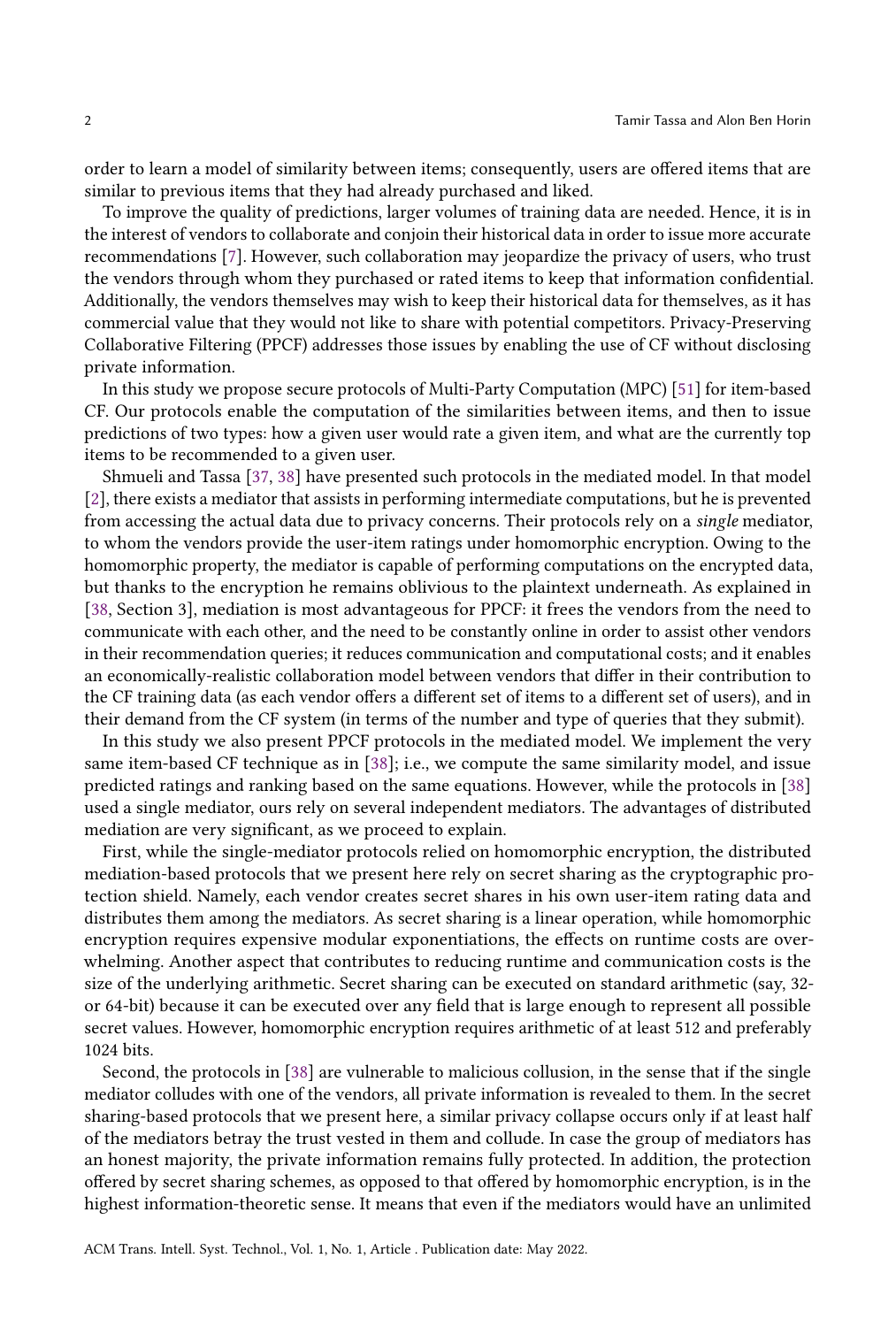computational power, they would not be able to infer any information on the private data, as long as they have an honest majority.

Another advantage that our protocols offer is that they free the vendors from any need to communicate with each other. While non-mediated PPCF protocols require a constant communication between the collaborating vendors, and the single-mediator protocols [\[38\]](#page-24-0) reduced the communication demands only to the offline (and less frequent) phase, our protocols free the vendors from any need of communicating with each other, or even being aware of the number or the identity of other vendors. They only need to communicate with the mediators.

The last contribution that we offer is with regard to the collaborative setting, in the sense of how the user-item rating data is distributed among the vendors. All existing works on PPCF assumed distribution scenarios in which each entry in the user-item rating matrix is owned by just one vendor. Such exclusivity can be found only in unrealistic markets of zero competition: a user who wants to purchase a specific item can do so only through a single vendor. In reality, however, users usually have a choice between competing vendors. We introduce here a much more realistic distribution scenario, which generalizes all previously-considered scenarios, that allows such competition.

The outline of the paper is as follows. We begin with an overview of related work in Section [2,](#page-2-0) and preliminary discussions and necessary background in Section [3.](#page-4-0) We present our protocols in Section [4,](#page-7-0) and demonstrate their performance in Section [5.](#page-16-0) We conclude in Section [6.](#page-22-0)

#### <span id="page-2-0"></span>2 RELATED WORK

The literature of PPCF may be classified according to their approach towards achieving privacy.

Obfuscation-based methods. In obfuscation-based methods, the user-item data is transformed in a manner that prevents individual users from being identified, while maintaining a useful level of accuracy in the generated recommendations.

Polat and Du [\[32\]](#page-24-3) provided a solution for PPCF by disguising the users' personal data using randomized perturbation techniques. The perturbed data is sent to a data collector for further processing. The perturbations prevent the data collector from deriving explicit information about specific users, but he can still use the perturbed data in order to perform CF. Polat and Du claim that even though each user's information is scrambled, then given a sufficient number of users they are still able to produce decent rating estimations. Their rating predictions are based on the same cosine similarity score as we use in the present work.

Similarly, Yakut and Polat [\[50\]](#page-24-4) proposed a privacy-preserving implementation of item-based CF which is also based on the cosine similarity score. They considered the case of two vendors, with a hybrid distribution scenario, and achieved privacy by injecting fake ratings into the distributed matrix of user-item ratings.

In contrast to the two previously discussed studies, in which randomness is added to the user-item data, Kikuchi and Mochizuk [\[21\]](#page-23-3) applied randomness to the system response in order to prevent the preferences of individual users from being inferred from the system's responses, while allowing the users to calculate the exact response using the randomized one.

Another example is the study of Weinsberg et al. [\[49\]](#page-24-5): in their study, the goal was to prevent recommender systems from inferring the gender of users, while having an insignificant effect on the accuracy of recommendations issued to them. They first evaluated several gender inference algorithms and showed their ability to estimate with decent accuracy the gender of the user. Then, they presented techniques for slightly altering the ratings of the users, while barely affecting the recommendations given to them.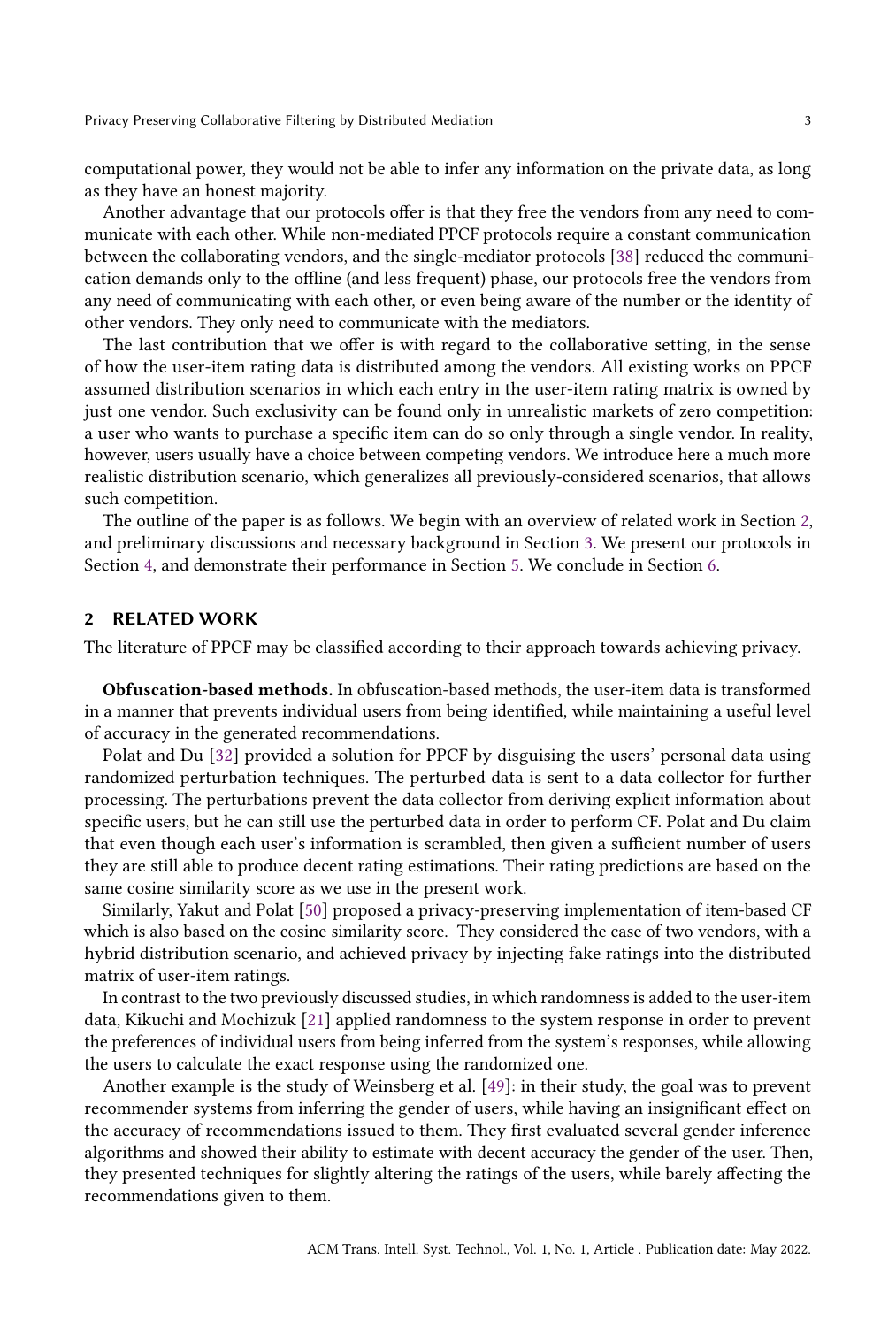Obfuscation-based methods are scalable since the transformations usually only need to be applied to the data at the point of origin, after which the obfuscated data can be used directly. However, the security of these techniques is harder to prove since they rely on randomness and anonymity. Also, they issue inaccurate recommendations as those are computed from obfuscated data.

Clustering-based methods. Clustering-based methods rely on grouping the users into clusters and then extracting a representation of that cluster to be used in the CF process. Such methods provide anonymity for the users within each cluster. Another advantage of this approach is scalability, since a reduced representation of the data is used. Larger clusters enable smaller representations, but, on the other hand, they provide less accurate filtering. Examples of studies that suggest clustering-based PPCF methods are [\[9,](#page-23-4) [20,](#page-23-5) [26,](#page-24-6) [40\]](#page-24-7).

Memis and Yakut [\[26\]](#page-24-6) studied PPCF over partitioned data with overlaps between two parties. They examined PPCF solutions for both user-based and item-based CF algorithms. Specifically, the user-based CF algorithm is based on Pearson similarities (which is closely related to the cosine similarity score), while the item-based one is based on Slope-one predicator. In the user-based scenario, they initially inserted in random locations votes that could be the row mean, column mean, or the overall mean from the available ratings of the relevant vendor. Then, in order to privately compute the similarity scores between pairs of users, they used Paillier's homomorphic encryption. The procedure in the item-based scenario is quite similar, only that the similarity scores are computed between items, and not between users, and the underlying score is determined by the Slope-One predictor.

The work of Chow et al. [\[9\]](#page-23-4) presented a way to implement CF by clustering the users and inserting fake ratings. In the clustering phase, each user uses a public hashing algorithm, computes the hash value for his movie ratings, and uploads the hash value to the server. The server partitions the set of users into buckets of similar users, where two users are in the same bucket if their hash value matches. In the recommendation stage, each user adds noise to his vector of ratings by adding artificially rated items, and he then uploads the augmented vector to the server. Consequently, the predicted rating for a given movie will be its average rating over the set of users who are similar to the user. The insertion of fake ratings naturally reduces the accuracy of this method.

The work of Shokri et al. [\[39\]](#page-24-8) suggests achieving privacy in PPCF by means which resemble clustering. In their proposal, each user merges his profile with the profiles of similar users, through direct contact with them, before uploading it to the server that performs the CF computations.

Cryptography-based methods. In that approach, cryptographic means are used in order to protect the sensitive data. Typically, such methods use homomorphic encryption, since such encryption allows performing arithmetic computations on the encrypted values. The study of [\[38\]](#page-24-0) that we discussed in the Introduction falls under this category.

Another cryptographic-based PPCF method was presented by Basu et al. [\[4\]](#page-23-6). They proposed a privacy-preserving algorithm that is based on the Slope One predictor [\[24\]](#page-23-7). Their way of preserving privacy includes adding random noise to the ratings, and they show that the Slope One predictor is very well suited for their purposes as it is robust to certain types of noise. They have also stated that in order to increase the level of privacy, they can combine the latter approach with homomorphic public-key encryption, so that each prediction query and response will be encrypted.

The studies of [\[5,](#page-23-8) [6\]](#page-23-9) present a practical implementation of a PPCF system, based on the Google App Engine for Java (GAE/J) cloud platform. They designed algorithms that rely on a homomorphic encryption scheme to preserve the privacy of user data in the cloud. Their algorithm consists of two stages – an offline pre-computation stage, and online prediction stage. In the offline stage, the plaintext deviation matrix of item ratings (indicating the similarity between pairs of items) and the plaintext cardinality matrix (the number of users who have rated both items) are computed. In the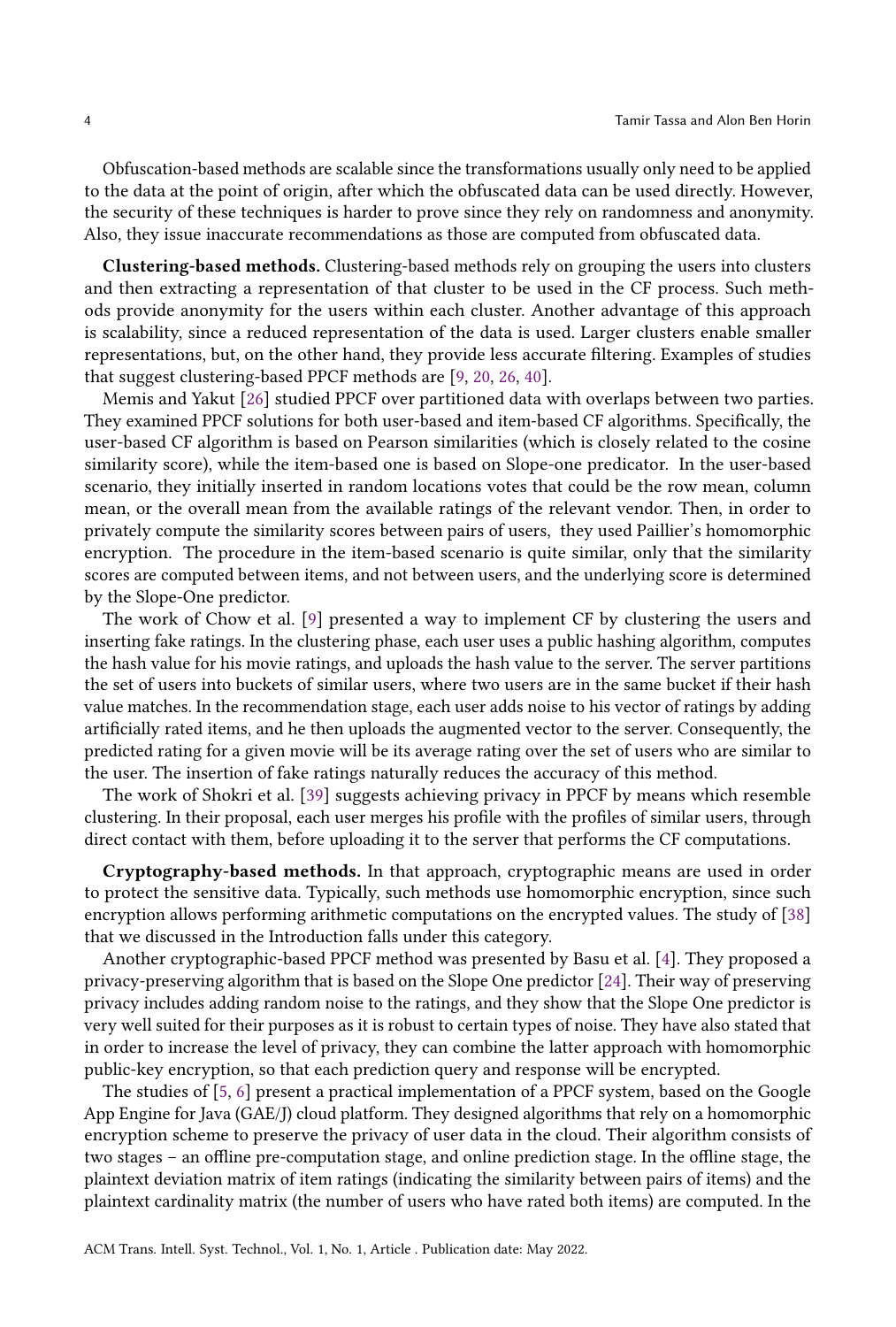prediction stage, the user queries the cloud with his encrypted and complete rating vector. Using that vector, the Google App Engine computes encrypted predictions of ratings, based on the Slope One scheme, which only the user can decrypt.

Ahmad et al. [\[1\]](#page-23-10) introduced the notion of distributed trust, which is similar to the distributed mediation model of computation that underlies our protocols. In contrast to our work, which enables multiple vendors to collaborate and produce better predictions through distributed mediation, they aimed at increasing the trust given by the users in a specific vendor. They do so by allocating several independent servers to that vendor and then having the vendor's users distribute their data between those servers, instead of submitting their private data to a single server. They provided a solution to the CF problem by the use of crossing minimization-based biclustering, and achieved privacy by using a threshold homomorphic cryptosystem with distributed key generation.

As we show here, while trust/security is the primary motivation for distributing mediation, such distribution ushers in an even more meaningful advantage: significantly reduced runtimes. That advantage is critical for the practicality of cryptography-based PPCF methods. While such methods provide strong security guarantees, without sacrificing the accuracy of their results, they do not scale well. As practical systems involve millions of users and items, such techniques may have impractical runtimes, especially in online settings where a short response time is needed. Distributed mediation enables to replace expensive homomorphic encryption with much more efficient cryptographic techniques (secret sharing), and thus it enables significantly shorter runtimes that could be a key factor in making PPCF a viable practice.

#### <span id="page-4-0"></span>3 PRELIMINARIES

We begin this section by providing the necessary background on item-based CF (Section [3.1\)](#page-4-1). We proceed to describe distributed scenarios, one of which is the general distribution scenario that we consider here (Section [3.2\)](#page-5-0). Next, we describe the setting of distributed mediation (Section [3.3\)](#page-6-0), and conclude with an overview of secret sharing (Section [3.4\)](#page-6-1).

### <span id="page-4-1"></span>3.1 Item-based collaborative filtering

We provide here a brief introduction to item-based CF [\[11\]](#page-23-11). In what follows, we use the following notation agreements:

- (1) If r is a non-negative integer then  $\xi(r) = 0$  if  $r = 0$  and  $\xi(r) = 1$  otherwise.
- (2) If **x** is a vector and f is any scalar function, then  $f(\mathbf{x})$  is the vector in which  $f(\mathbf{x}) (\cdot) = f(\mathbf{x}(\cdot))$ .
- (3) If **x** and **y** are two N-dimensional vectors then  $\mathbf{x} \cdot \mathbf{y}$  is the N-dimensional vector in which  $({\bf x} \cdot {\bf y})(n) = {\bf x}(n) \cdot {\bf y}(n), n \in [N] := \{1, ..., N\}.$
- (4) Inner products will be denoted by  $\langle \cdot, \cdot \rangle$ ; the induced norm will be denoted by  $\|\cdot\|$ .

Let  $U = \{u_1, \ldots, u_N\}$  be a set of users (consumers) and  $B = \{b_1, \ldots, b_M\}$  be a set of items (products or services). The user-item rating matrix, R, is an  $N \times M$  matrix where  $R(n, m)$  is either a positive integer which indicates a rating that  $u_n$  had given to  $b_m$ , or zero if  $u_n$  had not rated  $b_m$ . In item-based CF, one uses the rating information, as given in  $R$ , in order to infer similarities between the items. This similarity model is then used in order to predict how users would rate items that they still had not purchased, or to determine the potentially most appealing items for a given user.

Let S be a symmetric  $M \times M$  matrix where  $S(\ell,m)$  is the similarity score between items  $b_{\ell}$  and  $b_m, \ell, m \in [M] := \{1, 2, \ldots, M\}$ . Then the similarity scores are defined in Definition [3.1.](#page-4-2)

<span id="page-4-2"></span>DEFINITION 3.1. Let  $\mathbf{c}_m = (R(n,m) : n \in [N])$  denote the m-th column in the user-item rating matrix R, where  $m \in [M]$ . Given indices of two items,  $\ell, m \in [M]$ , let  $c_{\ell|m} := c_{\ell} \cdot \xi(c_m)$  denote the projection of the  $l$ -th column of the user-item rating matrix  $R$  on the subset of users that rated both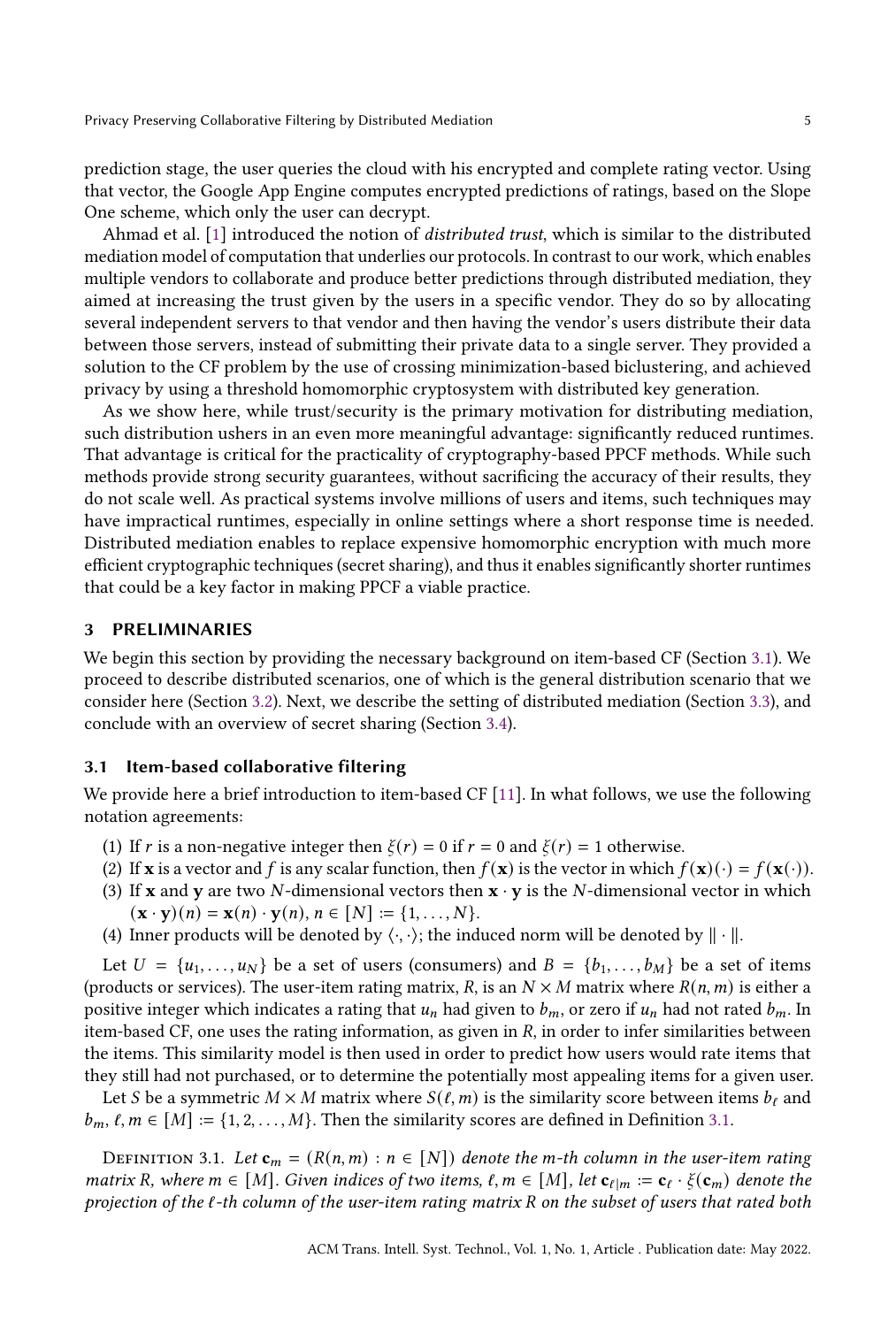6 Tamir Tassa and Alon Ben Horin

items  $b_{\ell}$  and  $b_m$ . Then the cosine similarity score is

<span id="page-5-3"></span>
$$
S(\ell, m) = \frac{\langle \mathbf{c}_{\ell}, \mathbf{c}_{m} \rangle}{\|\mathbf{c}_{\ell |m}\| \cdot \|\mathbf{c}_{m|\ell}\|},
$$
\n(1)

where if  ${\bf c}_{\ell|m} = {\bf 0}$  or  ${\bf c}_{m|\ell} = {\bf 0}$ ,  $S(\ell,m)$  is set to zero.

The similarity scores are used to predict  $u_n$ 's rating of  $b_m$  as follows. Let:

- $q < M$  be a preset (typically small) integer.
- $N_q(m)$  be the set of indices of the q nearest neighbors of  $b_m$  (those with highest  $S(\cdot,m)$ ).
- $N_q^+(m) := \{ \ell \in N_q(m) : S(\ell, m) > 0 \}.$
- $s_m$  be the M-dimensional vector for which  $s_m(\ell) = S(\ell,m)$  if  $\ell \in N^+_q(m)$  and  $s_m(\ell) = 0$ otherwise.
- $\overline{R(b_m)} = \left[\sum_{n \in [N]} R(n, m)\right] / \left[\sum_{n \in [N]} \xi(R(n, m))\right]$  be the average rating given to item  $b_m$ .
- $r_n$  be the *n*-th row of the user-item rating matrix *R*.
- $\bar{\mathbf{r}}_n$  be the vector of  $u_n$ 's adjusted ratings, i.e.  $\bar{\mathbf{r}}_n(\ell) = (R(n,\ell) R(b_\ell)) \cdot \xi(R(n,\ell)), \ell \in [M].$
- $\xi(\mathbf{r}_n)$  be the row vector in which  $\xi(\mathbf{r}_n)(m) = \xi(\mathbf{r}_n(m)), m \in [M]$ ; namely, it is the binary vector that identifies all items that  $u_n$  had rated.

Then the predicted rating  $P(u_n, b_m)$  is the weighted average over the adjusted ratings that  $u_n$  made thus far,

<span id="page-5-1"></span>
$$
P(u_n, b_m) := \overline{R(b_m)} + \frac{\langle \mathbf{s}_m, \overline{\mathbf{r}}_n \rangle}{\langle \mathbf{s}_m, \xi(\mathbf{r}_n) \rangle}.
$$
 (2)

The weighted average is taken over at most  $q$  items, and it is based only on items that have a positive similarity to  $b_m$ . The quotient in Eq. [\(2\)](#page-5-1) is undefined if the denominator equals zero (i.e., if none of the items that  $u_n$  had rated in the past is in  $N_q^+(m)$ ). In that case,  $P(u_n, b_m)$  is set to  $R(b_m)$ . (There exist other variants of those similarity scores and prediction formulas. We focus here on the version that is suggested in [\[11\]](#page-23-11). The modification of our protocols to other variants is straightforward.)

Sometimes, instead of showing to  $u_n$  his predicted rating on some item, the goal is to present to him the *h* items which are most likely to appeal to him, without predicted ratings. To that end, one produces a *ranking* of all items that  $u_n$  had not rated so far in order to extract from it the top h items, for some  $h \geq 1$ . Following the discussion in [\[11,](#page-23-11) Section 2.3], we implement herein the following ranking procedure. Let  $J(n)$  be the subset of indices of items that  $u_n$  already rated. Define for each  $m \in [M] \setminus J(n)$  the score

<span id="page-5-4"></span>
$$
\hat{s}(m) = \sum_{\ell \in J(n) \cap N_q(m)} S(m, \ell).
$$
 (3)

Namely,  $\hat{s}(m)$  is the sum of similarities between  $b_m$  and all those items that  $u_n$  already rated and fall within  $N_q(m)$ , the q-neighborhood of  $b_m$ . Then, the top h items to be recommended to  $u_n$  are those with the highest values of  $\hat{s}(m)$ .

#### <span id="page-5-0"></span>3.2 Distributed scenarios

We consider distributed scenarios in which there are K vendors,  $V_1, \ldots, V_K$ , where each one of them offers a subset of items to some subset of users. Let  $I_k \subseteq [N]$  denote the set of indices of users that  $V_k$  serves,  $J_k \subseteq [M]$  denote the set of indices of the items that  $V_k$  offers, and  $N_k := |J_k|$  and  $M_k := |I_k|$  be their corresponding sizes,  $k \in [K]$ . The subsets  $I_k$  and  $J_k$ ,  $k \in [K]$ , are assumed to be publicly known; namely, everybody knows that a given vendor offers, say, consumer electronic products and ships only to the bay area.<sup>[1](#page-5-2)</sup>

<span id="page-5-2"></span><sup>&</sup>lt;sup>1</sup>In our concluding remarks, Section [6,](#page-22-0) we discuss relaxations of this assumption.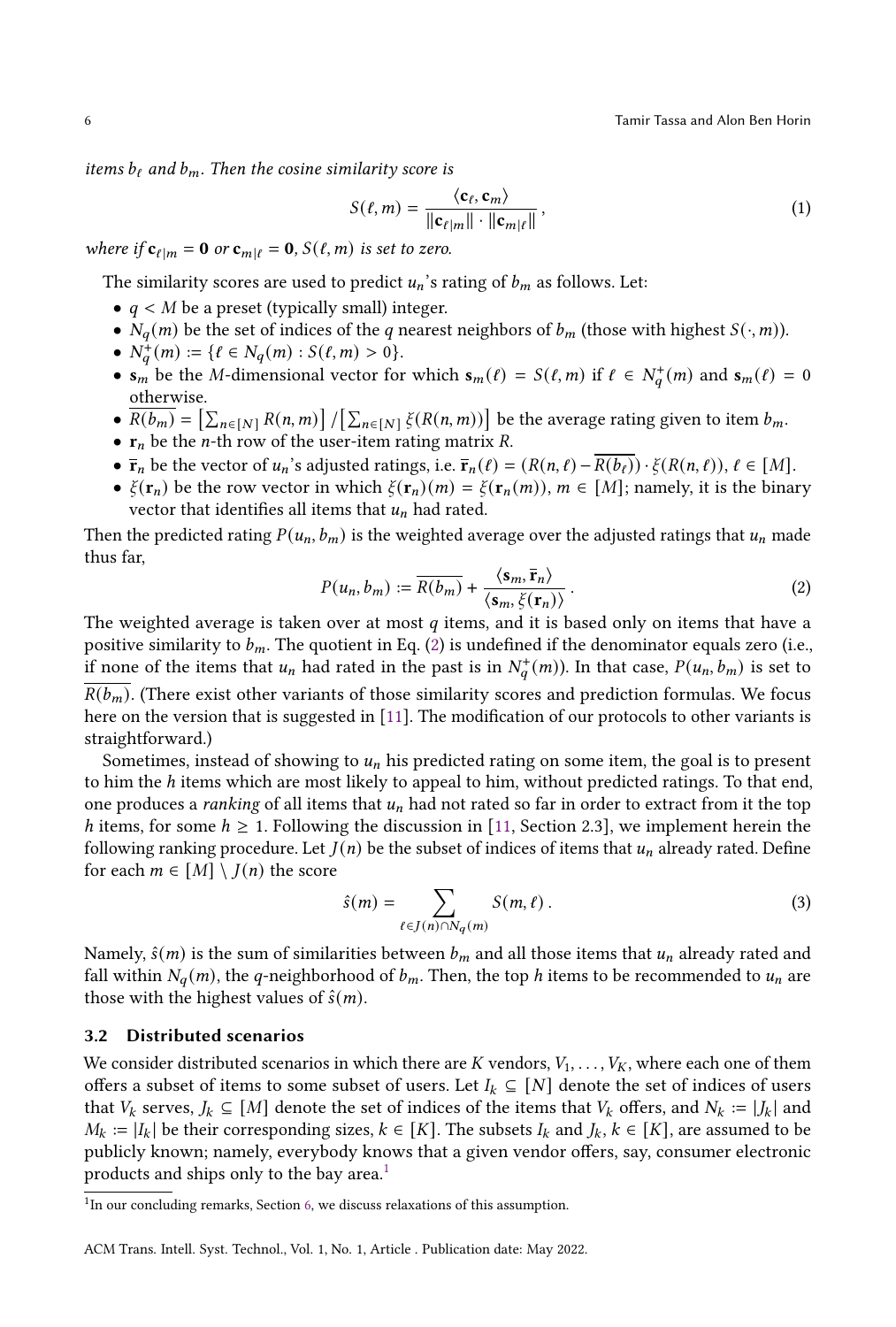The study of privacy-preserving collaborative filtering considered one of the following three distributed scenarios:

Horizontal: All vendors offer all items in  $B$  but they serve disjoint subsets of users from  $U$ . Namely,  $J_k = [M]$  for all  $k \in [K]$ , but the sets  $I_1, \ldots, I_K$  are all disjoint and their union is [N]. In particular, if R is the  $N \times M$  user-item matrix, then  $V_k$  owns the subset of R's rows that corresponds to  $I_k, k \in [K]$ .

Vertical: All vendors serve all users in  $U$  but they offer disjoint subsets of items from  $B$ . Namely,  $I_k = [N]$  for all  $k \in [K]$ , but the sets  $J_1, \ldots, J_K$  are all disjoint and their union is  $[M]$ . Here,  $V_k$ owns the subset of *R*'s columns that corresponds to  $J_k$ ,  $k \in [K]$ .

Hybrid: In that model, the user-item matrix is distributed in a general manner between the vendors (not necessarily by rows or columns), so that each entry in the matrix is held by a single vendor.

In this study we consider a **general distribution scenario**. Like the hybrid scenario, each vendor owns some sub-matrix, but the sub-matrices could be overlapping. Namely, it is possible that a user  $u_n$  who wishes to purchase an item  $b_m$  could do so through more than just one vendor, as is the underlying assumption in all above described scenarios. That is the typical case in real markets – users usually have a choice between different vendors. Hence, the general distribution scenario is more realistic than those considered so far in prior art, and it includes all of them as private cases.

For simplicity we will assume that a user who purchased and rated an item through one vendor, had not purchased or rated that item again through another vendor. This natural assumption, which was not needed in previous studies who considered distribution scenarios with no overlaps, is made only for the sake of simplicity. However, it is possible that Alice, who had purchased a book and liked it very much, decided later on to purchase another copy of that book also for her niece's birthday, but this time she made the purchase through another vendor that had put that book on sale. We note that even in such unusual cases of repeated ratings, the outputs of our protocols are still justifiable, without needing to modify the protocols. We defer the discussion of this point to Appendix [A.](#page-25-1)

## <span id="page-6-0"></span>3.3 The mediated setting

We assume  $D > 1$  independent mediators,  $T_d$ ,  $d \in [D]$ , that assist the vendors in performing the computations. They are assumed to be semi-honest, i.e., they follow the prescribed protocols, but try to glean from the messages received during those protocols information on the user-item rating matrix. We let  $\mathbf{T} := \{T_1, \ldots, T_D\}$  denote the set of all mediators.

Our working assumption is that of an *honest majority*: if a subset of  $T$  colludes and combines the information that they got, in order to extract information on private user-item rating data, the subset's size is less than  $D/2$ . Such an assumption is very common in the MPC literature, e.g. [\[8,](#page-23-12) [14,](#page-23-13) [25,](#page-23-14) [33\]](#page-24-9). In practice, it means that if a malicious adversary tries to "corrupt" mediators in attempt to get access to the information that goes through them, he will be able to corrupt less than half of those mediators.

#### <span id="page-6-1"></span>3.4 Secret Sharing

Secret sharing [\[36\]](#page-24-10) methods are protocols that enable to distribute a secret among a group of participants, such that each of them is allocated a piece of information, called a share, so that some subsets of those shares enable the reconstruction of the secret. In its most basic form, called Threshold Secret Sharing, the secret can be reconstructed only when a sufficient number of shares are combined together, while smaller sets of shares reveal no information at all on the secret. In our context, the secret holders will be the vendors, and the group of participants among whom the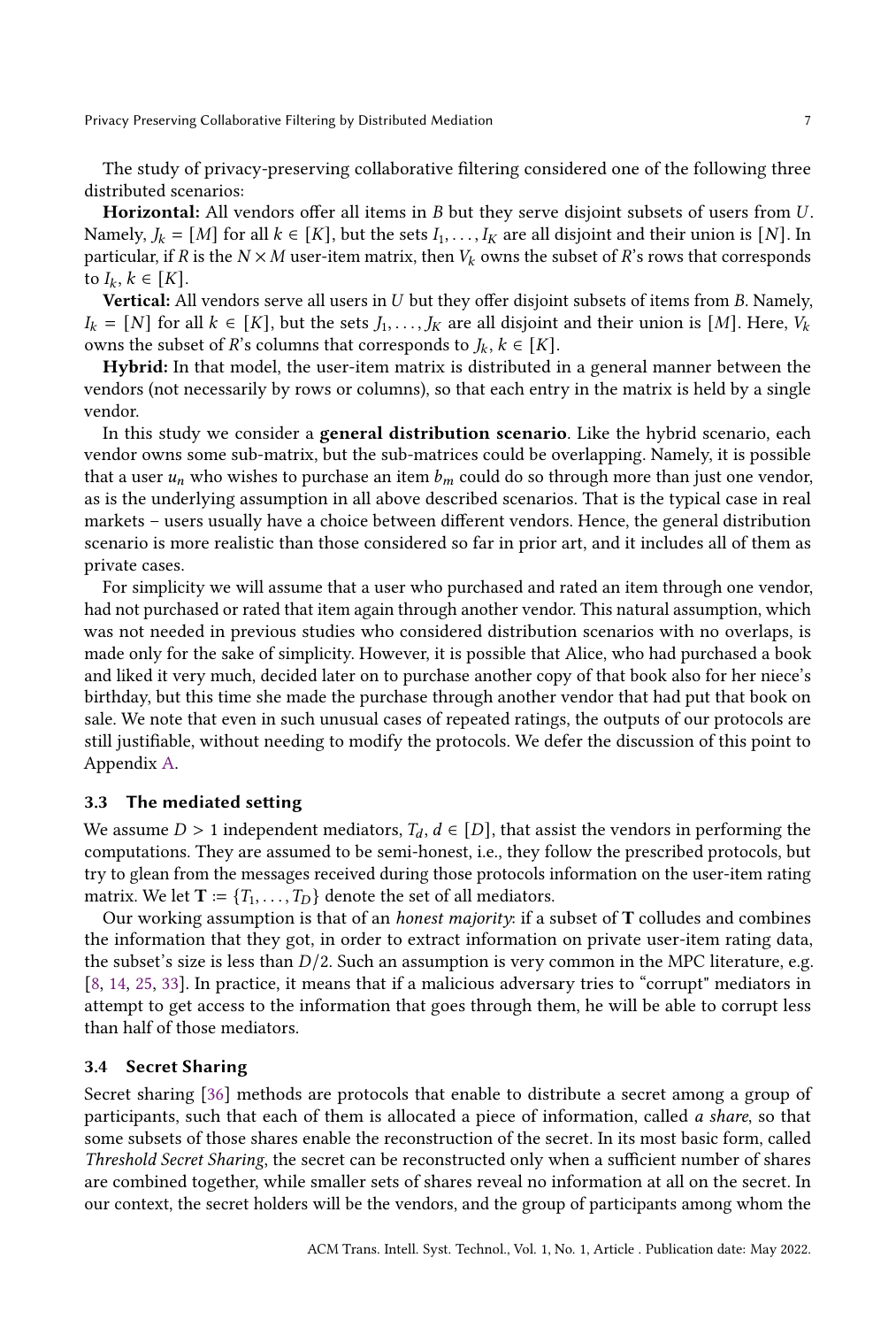secrets will be shared are the mediators. The domain of secrets is known in advance and it will be a finite field  $\mathbb{Z}_p$ , where p is some sufficiently large prime (in particular, larger than the set of participants as well as the number of possible secrets).

We will use the Shamir threshold secret sharing scheme  $[36]$ . It is a  $D'$ -out-of-D scheme in the following sense: if D' is an integer in the range  $1 \le D' < D$ , then the shares that are distributed in that scheme allow the recovery of the secret  $x$  from any subset of  $D'$  shares, while any subset of  $D' - 1$  shares reveals no information on the secret. The scheme has two procedures: Share and Reconstruct:

• Share<sub>D',D</sub>(x). The procedure samples a uniformly random polynomial  $g(\cdot)$  over  $\mathbb{Z}_p$ , of degree at most  $D' - 1$ , where the free coefficient is x. That is,  $g(t) = x + \alpha_1 t + \alpha_2 t^2 + \ldots + \alpha_{D'-1} t^{D'-1}$ , where  $\alpha_i$ ,  $1 \le j \le D' - 1$ , are selected uniformly at random from  $\mathbb{Z}_p$ . The procedure outputs D values –  $q(1), \ldots, q(D)$  – where  $x_d = q(d)$  is the share given to  $T_d$ ,  $d \in [D]$ . It is easy to see that any selection of  $D' - 1$  shares reveals nothing about the secret x, whereas any subset of D' shares fully determines  $x$ , by means of polynomial interpolation, as we describe next.

• Reconstruct<sub>D'</sub>  $(x_1, ..., x_D)$ . The procedure is given any selection of D' shares out of  $\{x_1, ..., x_D\}$ , and it then interpolates a polynomial  $q(\cdot)$  of degree at most  $D'-1$  using the given points. It then outputs  $x = g(0)$ .

In what follows we apply secret sharing on secret vectors and matrices. By that we mean that when a vendor wishes to share a vector, or a matrix, among T, he will compute and distribute shares in each component of the vector or matrix, independently. Consequently, any sufficiently large subset of the mediators will be able to reconstruct the shared vector or matrix by reconstructing each component independently. We also use D'-out-of-D secret sharing with  $D' = \lfloor (D+1)/2 \rfloor$ . With such threshold, the number of shares needed to reconstruct the secret is at least  $D' \ge D/2$ . Hence, under our assumption of honest majority (in the sense that if a collusion between some of the mediators occurs, it involves less than half of them), the shared secrets will remain fully protected.

We conclude this section by a note on the selection of the field's size  $p$ . Selecting the prime  $p$  to be a Mersenne prime (a prime of the form  $p = 2^t - 1$  for some integer  $t > 1$ ) is advantageous since multiplication of two field elements in such cases can be done without performing an expensive division (in case the multiplication result exceeds the modulus). We use herein the Mersenne prime  $p := 2^{31} - 1$  since it is sufficiently large for our purposes, in the sense that whenever we perform secret sharing, the value of the shared secret is strictly smaller than  $p$ .

#### <span id="page-7-0"></span>PRIVACY PRESERVING PROTOCOLS

In this section we present our privacy-preserving protocols. In Section [4.1](#page-8-0) we describe the computations and protocols that are performed in the offline phase and involve all of the vendors  $V_1, \ldots, V_K$ , as well as the mediators T. Then, we describe the online phase in which a given vendor  $V_k$  submits queries to T towards computing the predicted rating of some user  $u_n$  for an item  $b_m$ ,  $P(u_n, b_m)$ , Eq. [\(2\)](#page-5-1) (Section [4.2\)](#page-11-0), or getting the top h items for a given user  $u_n$  (Section [4.3\)](#page-12-0). The online phase is carried out solely by the relevant vendor,  $V_k$ , and the mediators, T. Namely, the participation of all vendors is required only in the offline and less frequent phase. Finally, in Section [4.4](#page-15-0) we discuss a more efficient execution of the offline computations, which relies on the (plausible) assumption that between every two invocations of the offline phase, only a small fraction of the entries in the user-item rating matrix had changed.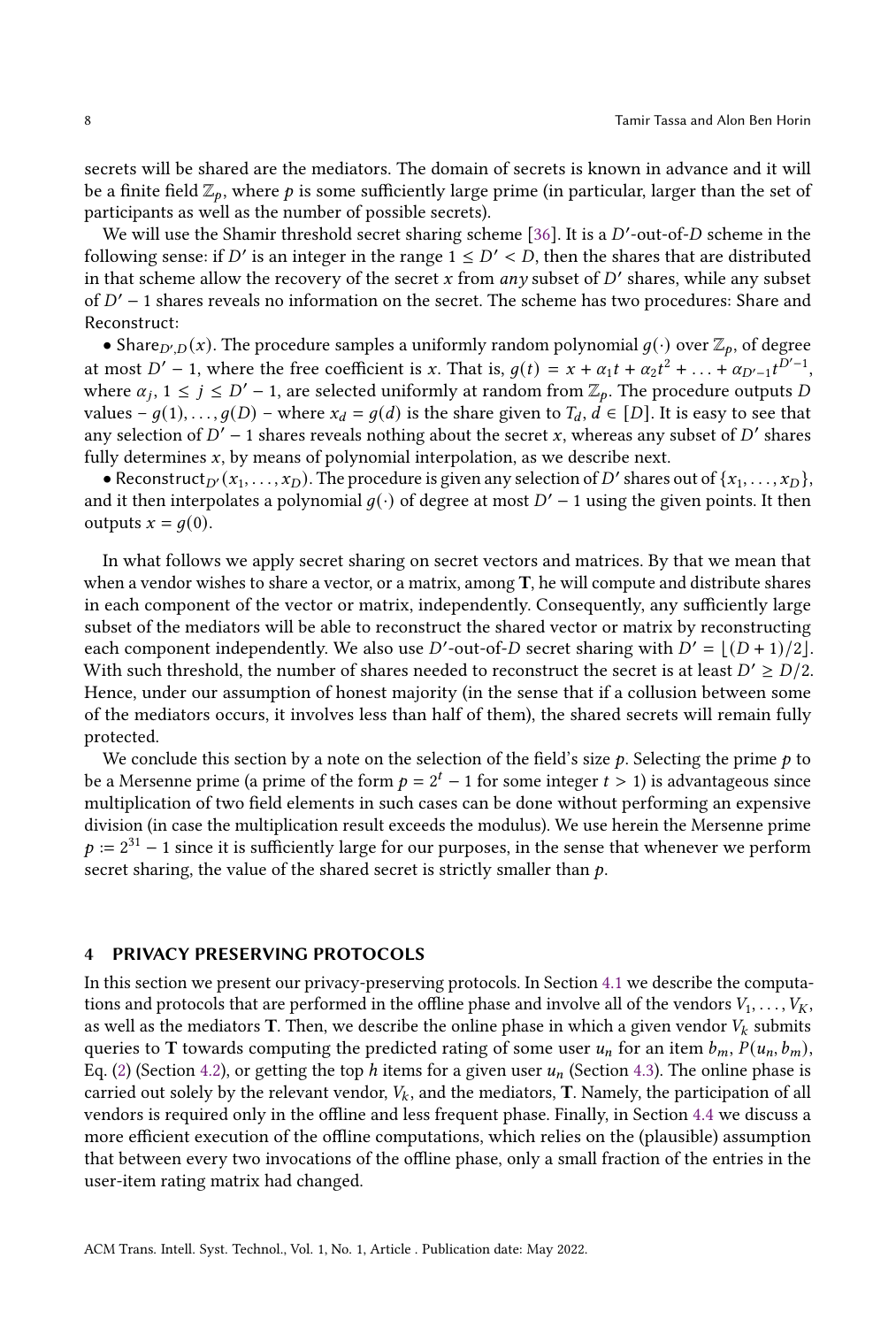#### <span id="page-8-0"></span>4.1 Offline model construction

Recall that R is the global user-item rating matrix; for every  $n \in [N]$  and  $m \in [M]$ ,  $R(n, m)$  is the rating that  $u_n$  gave to  $b_m$ , or zero if no such rating was given. Let sq(R) and  $\xi(R)$  be matrices of the same dimensions as  $R$ , whose entries are as follows:

$$
sq(R)(n, m) = (R(n, m))^2
$$
, and  $\xi(R)(n, m) = \xi(R(n, m))$ ,  $(n, m) \in [N] \times [M]$ .

The columns of R were denoted by  $\mathbf{c}_m$ ,  $m \in [M]$ . Therefore, the columns of sq(R) and  $\xi(R)$  are  $\mathbf{c}_m^2$ and  $\xi(\mathbf{c}_m)$ , under our notation agreements (see Section [3.1\)](#page-4-1). Hence, the similarity score between a given pair of items, say  $b_{\ell}$  and  $b_m$ ,  $\ell < m \in [M]$ , is given by  $S(\ell,m) = z_1/\sqrt{z_2 z_3}$ , where

<span id="page-8-3"></span>
$$
z_1 = \langle \mathbf{c}_{\ell}, \mathbf{c}_m \rangle, \ z_2 = ||\mathbf{c}_{\ell|m}||^2 = \langle \mathbf{c}_{\ell}^2, \xi(\mathbf{c}_m) \rangle, \ z_3 = ||\mathbf{c}_{m|\ell}||^2 = \langle \xi(\mathbf{c}_{\ell}), \mathbf{c}_m^2 \rangle
$$
 (4)

(see Definition [3.1\)](#page-4-2).

The user-item matrix in our case is distributed among K parties, the vendors. The vendor  $V_k$ ,  $k \in [K]$ , possesses an  $N_k \times N_k$  user-item rating matrix, denoted  $R_k$ . That matrix holds an entry for each user that  $V_k$  serves and for each item that  $V_k$  offers. As stated in Section [3.2,](#page-5-0) we assume that each nonzero entry in R occurs in just a single  $R_k$ ,  $k \in [K]$ . Hence,  $R_k$  is the  $N_k \times M_k$  sub-matrix of the global  $N \times M$  matrix R, which corresponds to R's entries whose indices are in the Cartesian product  $I_k \times J_k$ . Stated differently,

<span id="page-8-2"></span>
$$
R = \sum_{k \in [K]} [[R_k]] \tag{5}
$$

.

where  $[[R_k]]$  is the  $(N \times M)$ -"inflation" of  $R_k$  in the sense that

$$
\llbracket R_k \rrbracket (i, j) = \begin{cases} R_k(i, j) & \text{if } (i, j) \in I_k \times J_k \\ 0 & \text{if } (i, j) \in [N] \times [M] \setminus I_k \times J_k \end{cases}
$$

**Example.** Let us consider a setting with  $N = 5$  users,  $M = 6$  items, and  $K = 4$  vendors:

- $V_1$  serves users  $u_1, u_2, u_3$  and offers items  $b_1, b_2, b_3, b_4$ .
- $V_2$  serves users  $u_3$ ,  $u_4$ ,  $u_5$  and offers items  $b_1$ ,  $b_4$ ,  $b_5$ .
- $V_3$  serves users  $u_1, u_2, u_5$  and offers items  $b_2, b_3, b_5, b_6$ .
- $V_4$  serves users  $u_4$ ,  $u_5$  and offers items  $b_2$ ,  $b_6$ .

Eq. [\(6\)](#page-8-1) illustrates the four sub-matrices  $R_k$ ,  $k \in [4]$ , within their corresponding inflated versions,  $[[R_k]]$ . The entries that are marked by a central dot correspond to entries in the user-item matrix that the corresponding vendor does not possess. The global user-item matrix,  $R$ , is shown in Eq. [\(7\)](#page-9-0), and it is the sum of the  $K = 4$  inflated matrices in Eq. [\(6\)](#page-8-1). Note that, in agreement with our assumption, a nonzero entry occurs in only one of those matrices.

<span id="page-8-1"></span>
$$
\llbracket R_1 \rrbracket = \begin{pmatrix} 0 & 2 & 4 & 0 & \cdot & \cdot \\ 0 & 0 & 0 & 4 & \cdot & \cdot \\ 5 & 0 & 0 & 1 & \cdot & \cdot \\ \cdot & \cdot & \cdot & \cdot & \cdot & \cdot \\ \cdot & \cdot & \cdot & \cdot & \cdot & \cdot \\ \cdot & \cdot & \cdot & \cdot & \cdot & \cdot \\ \cdot & \cdot & \cdot & \cdot & \cdot & \cdot \\ \cdot & \cdot & \cdot & \cdot & \cdot & \cdot \\ \cdot & \cdot & \cdot & \cdot & \cdot & \cdot \\ \cdot & \cdot & \cdot & \cdot & \cdot & \cdot \\ \cdot & \cdot & \cdot & \cdot & \cdot & \cdot \\ \cdot & \cdot & \cdot & \cdot & \cdot & \cdot \\ \cdot & \cdot & \cdot & \cdot & \cdot & \cdot \\ \cdot & \cdot & \cdot & \cdot & \cdot & \cdot \\ \cdot & \cdot & \cdot & \cdot & \cdot & \cdot \\ \cdot & \cdot & \cdot & \cdot & \cdot & \cdot \\ \cdot & \cdot & \cdot & \cdot & \cdot & \cdot \\ \cdot & \cdot & \cdot & \cdot & \cdot & \cdot \\ \cdot & \cdot & \cdot & \cdot & \cdot & \cdot \\ \cdot & \cdot & \cdot & \cdot & \cdot & \cdot \\ \cdot & \cdot & \cdot & \cdot & \cdot & \cdot \\ \cdot & \cdot & \cdot & \cdot & \cdot & \cdot \\ \cdot & \cdot & \cdot & \cdot & \cdot & \cdot \\ \cdot & \cdot & \cdot & \cdot & \cdot & \cdot \\ \cdot & \cdot & \cdot & \cdot & \cdot & \cdot \\ \cdot & \cdot & \cdot & \cdot & \cdot & \cdot \\ \cdot & \cdot & \cdot & \cdot & \cdot & \cdot \\ \cdot & \cdot & \cdot & \cdot & \cdot & \cdot \\ \cdot & \cdot & \cdot & \cdot & \cdot & \cdot \\ \cdot & \cdot & \cdot & \cdot & \cdot & \cdot \\ \cdot & \cdot & \cdot & \cdot & \cdot & \cdot \\ \cdot & \cdot & \cdot & \cdot & \cdot & \cdot \\ \end{pmatrix} \tag{6}
$$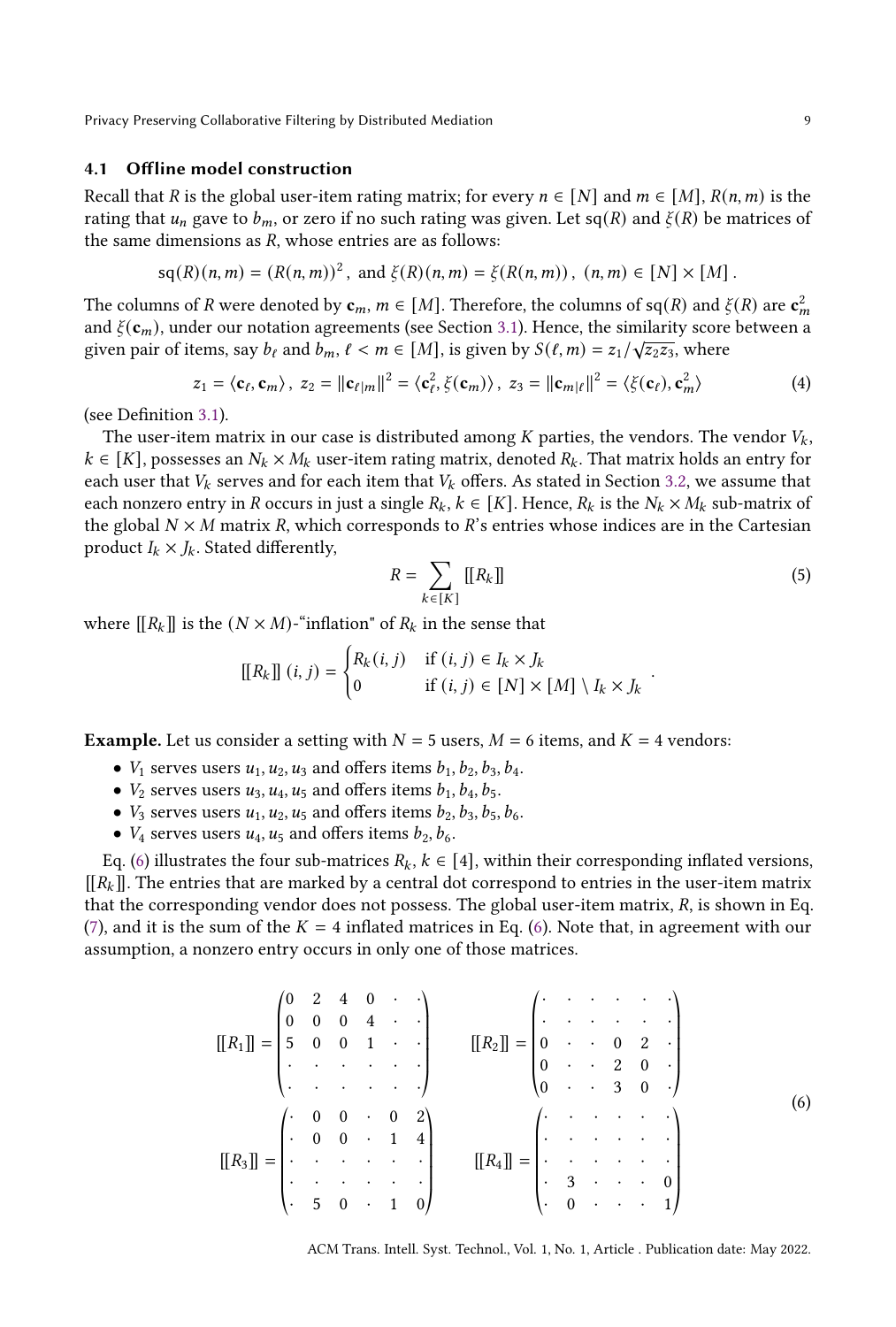.

<span id="page-9-0"></span>
$$
R = \sum_{k=1}^{4} [[R_k]] = \begin{pmatrix} 0 & 2 & 4 & 0 & 0 & 2 \\ 0 & 0 & 0 & 4 & 1 & 4 \\ 5 & 0 & 0 & 1 & 2 & 0 \\ 0 & 3 & 0 & 2 & 0 & 0 \\ 0 & 5 & 0 & 3 & 1 & 1 \end{pmatrix}
$$
(7)

Protocol [1](#page-10-0) is executed by the vendors and the mediators, T, towards the goal of T learning the similarity scores between items, Eq. [\(1\)](#page-5-3). The input to the protocol is the user-item sub-matrices  $R_k$ ,  $k \in [K]$ , that are held by the vendors. The protocol has three phases:

- (1) Phase 1: The vendors distribute shares relating to their sub-matrices of user-item ratings.
- (2) Phase 2: The mediators compute shares relating to the global user-item matrix.
- (3) Phase 3: The mediators compute the similarity scores between every pair of items.

In Phase 1 (Lines 1-5) each vendor,  $V_k$ ,  $k \in [K]$ , first computes sq( $R_k$ ) and  $\xi(R_k)$ , where

$$
sq(R_k)(i, j) = (R_k(i, j))^2, \ \xi(R_k)(i, j) = \xi(R_k(i, j)), \ (i, j) \in I_k \times J_k. \tag{8}
$$

As an example, we illustrate the matrices  $R_1$ ,  $sq(R_1)$  and  $\xi(R_1)$  corresponding to  $[[R_1]]$  from Eq. [\(6\)](#page-8-1):

$$
R_1 = \begin{pmatrix} 0 & 2 & 4 & 0 \\ 0 & 0 & 0 & 4 \\ 5 & 0 & 0 & 1 \end{pmatrix}, \text{ sq}(R_1) = \begin{pmatrix} 0 & 4 & 16 & 0 \\ 0 & 0 & 0 & 16 \\ 25 & 0 & 0 & 1 \end{pmatrix}, \xi(R_1) = \begin{pmatrix} 0 & 1 & 1 & 0 \\ 0 & 0 & 0 & 1 \\ 1 & 0 & 0 & 1 \end{pmatrix}
$$

The vendor  $V_k$  then proceeds to generate  $D'$ -out-of-D shares in each entry of each of those three matrices, with  $D' = \lfloor (D+1)/2 \rfloor$ , and distributes those shares to the mediators.

In Phase 2 (Lines 6-9) each mediator accumulates the shares received from all vendors. To that end,  $T_d$  (for every  $d \in [D]$ ) first initializes three share matrices, denoted  $R^d$ , sq $(R)^d$  and  $\xi(R)^d$ , to be  $N \times M$  zero matrices. Then, whenever he gets sub-matrices of shares from a vendor,  $V_k$ , he adds those shares to the relevant entries of the matrix  $(R^d, sq(R)^d$  or  $\zeta(R)^d$ ). In view of Eq. [\(5\)](#page-8-2) and the linearity of secret sharing, in the end of this phase the collection of all D shares  $\{R^d(n, m)\}_{d\in[D]}$  are D'-out-of-D shares in  $R(n, m)$  for every  $(n, m) \in [N] \times [M]$ . Similarly, the entries of the matrices sq(R)<sup>d</sup> and  $\xi(R)^d$ ,  $d \in [D]$ , are D'-out-of-D shares in the entries of sq(R) and  $\xi(R)$ , respectively. (Note that here we rely on our assumption that each user had rated each item at most once, see Section [3.2.](#page-5-0) In Appendix [A](#page-25-1) we discuss the case in which a user rated some item more than once.)

Finally, in Phase 3 (Lines 10-18), the mediators use those shares in order to compute the similarity score between every pair of items,  $b_{\ell}$  and  $b_m$ ,  $1 \leq \ell < m \leq M$ . As explained earlier, this computation is carried out by computing the three inner products  $z_1$ ,  $z_2$  and  $z_3$  in Eq. [\(4\)](#page-8-3). This is done in Lines 11-13 in Protocol [1,](#page-10-0) by invoking Protocol [2,](#page-11-1) which we explain later on. Then, they compute from those three values the final score  $S(\ell,m)$ , according to Definition [3.1](#page-4-2) (Lines 14-17). Since the similarity scores will be used later on in computations over  $\mathbb{Z}_p$ , the mediators translate the real-valued scores into integral ones by multiplying them by a sufficiently large factor  $Q$  and rounding to the nearest integer. We used in our experiments  $Q = 1000$  (a choice that preserves an accuracy of three digits after the decimal point). Finally, as the similarity score matrix  $S$  is symmetric, the mediators store the similarity score  $S(\ell,m)$  which they just computed also in  $S(m,\ell)$  (Line 18).

We note that the computation of the similarity score between a given pair of items can be done by just one of the mediators and then broadcast to all other mediators. Hence, for efficiency, the mediators may split among themselves the entries of the similarity matrix so that the final computations in each such entry is carried out by only one of the mediators.

Protocol [2](#page-11-1) computes inner products between vectors in  $\mathbb{Z}_p^N$  which are shared by a D'-out-of-D secret sharing scheme among the D mediators, where  $D' = \lfloor (D+1)/2 \rfloor$ . It serves as a sub-protocol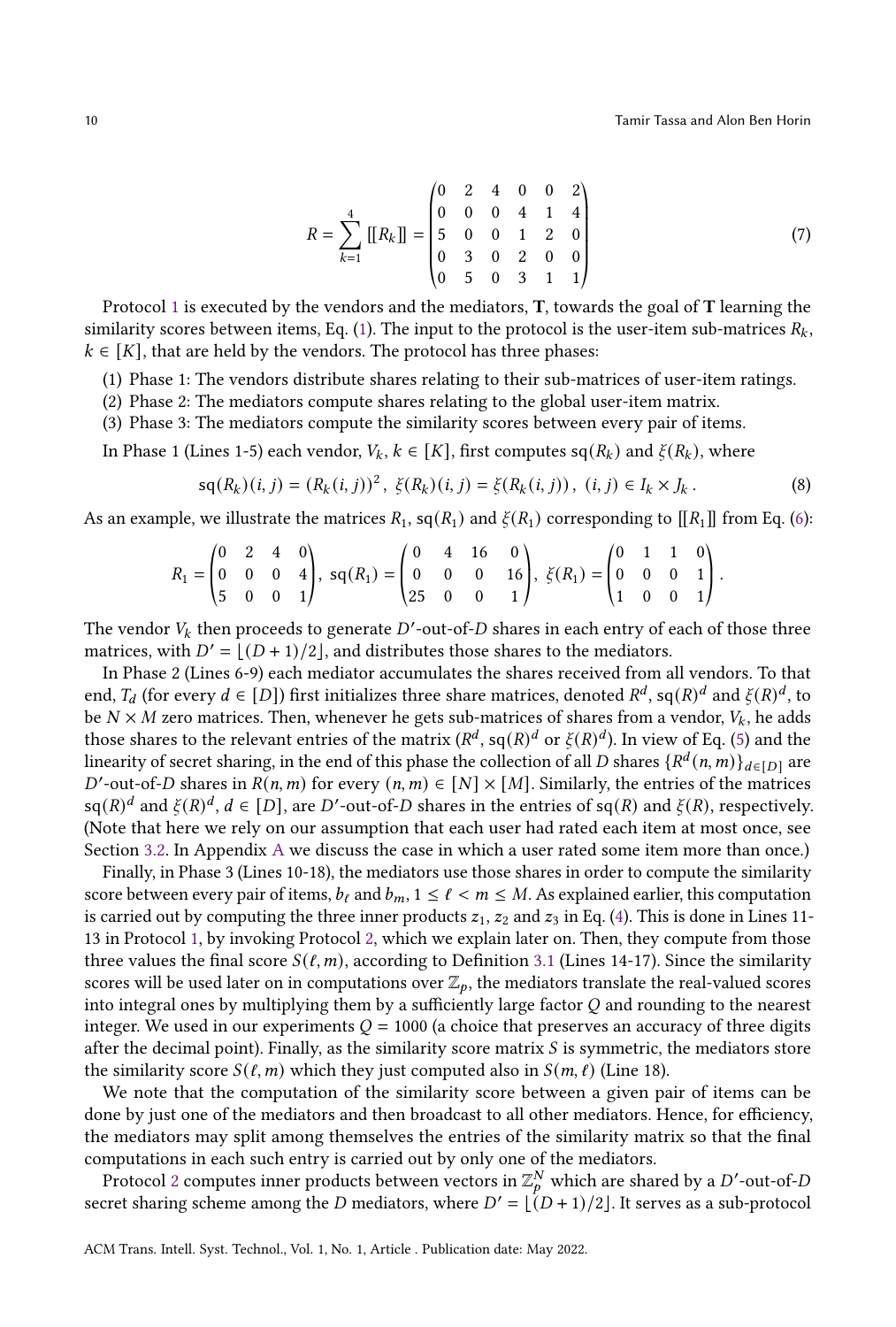| Protocol 1: Computing the similarity matrix.                                                                                                                           |  |
|------------------------------------------------------------------------------------------------------------------------------------------------------------------------|--|
| <b>Input:</b> Each $V_k$ , $k \in [K]$ , holds a matrix $\{R_k(i, j) : (i, j) \in I_k \times J_k\}$ .                                                                  |  |
| 1 forall $k \in [K]$ do                                                                                                                                                |  |
| $V_k$ computes sq( $R_k$ ) and $\xi(R_k)$ .<br>$\boldsymbol{2}$                                                                                                        |  |
| $V_k$ computes D'-out-of-D shares, $\{R_k^d(i,j) : (i,j) \in I_k \times J_k\}_{d \in [D]},$ in each entry in $R_k$ .<br>3                                              |  |
| $V_k$ sends the dth set of shares to $T_d$ , for all $d \in [D]$ .<br>$\overline{\mathbf{4}}$                                                                          |  |
| $V_k$ does similarly with the matrices sq( $R_k$ ) and $\xi(R_k)$ .<br>5                                                                                               |  |
| 6 forall $d \in [D]$ do                                                                                                                                                |  |
| $T_d$ initializes $N \times M$ matrices, denoted $R^d$ , $sq(R)^d$ and $\xi(R)^d$ , to be the zero matrices.<br>$\overline{7}$                                         |  |
| When receiving from $V_k$ the set of shares $\{R_k^d(i,j) : (i,j) \in I_k \times J_k\}$ , $T_d$ updates the<br>8                                                       |  |
| entries of the matrix $R^d$ as follows: $R^d(i, j) \leftarrow R^d(i, j) + R^d_k(i, j)$ for all $(i, j) \in I_k \times J_k$ .                                           |  |
| Similarly, $T_d$ updates the entries of the matrices $sq(R)^d$ and $\xi(R)^d$ .<br>9                                                                                   |  |
| 10 forall $1 \leq \ell < m \leq M$ do                                                                                                                                  |  |
| The mediators invoke Protocol 2 to compute $z_1 = \langle \mathbf{c}_{\ell}, \mathbf{c}_m \rangle$ from their shares in $\mathbf{c}_{\ell}$ and $\mathbf{c}_m$ .<br>11 |  |
| Similarly, they compute $z_2 = \langle \mathbf{c}_i^2, \xi(\mathbf{c}_m) \rangle$ from their shares in $\mathbf{c}_i^2$ and $\xi(\mathbf{c}_m)$ .<br>12                |  |
| Similarly, they compute $z_3 = \langle \xi(\mathbf{c}_\ell), \mathbf{c}_m^2 \rangle$ from their shares in $\xi(\mathbf{c}_\ell)$ and $\mathbf{c}_m^2$ .<br>13          |  |
| if $z_2z_3 \neq 0$ then<br>14                                                                                                                                          |  |
| The mediators set $S(\ell, m) \leftarrow [Qz_1/\sqrt{z_2z_3} + 0.5]$ .<br>15                                                                                           |  |
| else<br>16                                                                                                                                                             |  |
| The mediators set $S(\ell, m) = 0$ .<br>17                                                                                                                             |  |
| $S(m, \ell) \leftarrow S(\ell, m).$<br>18                                                                                                                              |  |
| <b>Output: T</b> get $S(\ell, m)$ .                                                                                                                                    |  |
|                                                                                                                                                                        |  |
|                                                                                                                                                                        |  |

<span id="page-10-0"></span>in Lines 11-13 in Phase 3 of Protocol [1.](#page-10-0) Note that the goal of Phases 1 and 2 in Protocol [1](#page-10-0) is to ensure the initial requirement in Protocol [2.](#page-11-1)

Let  $\mathbf{v}_1$  and  $\mathbf{v}_2$  be the two secret vectors in  $\mathbb{Z}_p^N$ , in which the mediators hold shares. The goal is to compute  $\langle v_1, v_2 \rangle$ . For each  $i \in [2]$  and each  $n \in [N]$ , the D values  $\{v_{i,d}(n)\}_{d \in [D]}$  are D'out-of-D shares in  $v_i(n)$ . The meaning of that is that there exists a polynomial  $f_{i,n}$  of degree  $D' - 1$  over  $\mathbb{Z}_p$ , such that the share  $\mathbf{v}_{i,d}(n)$  that  $T_d$  holds in  $\mathbf{v}_i(n)$  equals  $f_{i,n}(d), d \in [D]$ . Now, consider the polynomial  $F := \sum_{n=1}^{N} f_{1,n} \cdot f_{2,n}$ . It is a polynomial of degree  $2(D'-1)$  over  $\mathbb{Z}_p$ . In particular, one needs  $2D' - 1$  point values in F in order to reconstruct it. In addition,  $F(0) =$  $\sum_{n=1}^{N} f_{1,n}(0) \cdot f_{2,n}(0) = \sum_{n=1}^{N} \mathbf{v}_1(n) \cdot \mathbf{v}_2(n) = \langle \mathbf{v}_1, \mathbf{v}_2 \rangle$ . The value that each  $T_d$  computes in Line 1 equals  $s_d = \sum_{n \in [N]} \mathbf{v}_{1,d}(n) \cdot \mathbf{v}_{2,d}(n) = \sum_{n \in [N]} f_{1,n}(d) \cdot f_{2,n}(d) = F(d)$ . Therefore, the set of shares  ${s_d}_{d \in [D]}$  is a set of  $(2D' - 1)$ -out-of-D shares in the desired inner product. Our setting of D' ensures that  $2D' - 1 \le D$ . (Specifically, if D is odd then  $2D' - 1 = D$ , while if D is even then  $2D' - 1 = D - 1$ .) Hence, any selection of  $2D' - 1$  mediators can use their  $s_d$ -shares that were computed in Line 1 in order to interpolate F (Line 2) and recover  $\langle v_1, v_2 \rangle$  (Line 3).

4.1.1 Computational and communication costs. The computational cost for vendor  $V_k$ ,  $k \in [K]$ , is  $O(|I_k| \cdot |K| \cdot D)$  (Lines 1-5 in Protocol [1\)](#page-10-0), which is bounded by  $O(NMD)$ . The cost of Phase 2 (Lines 6-9) for each mediator is bounded by  $O(NMK)$ , while the cost of Phase 3 is bounded by  $O(M^2(N + D))$ . As for communication, each vendor  $V_k$ ,  $k \in [K]$ , has to send to each of the D mediators three shares relating to each of the  $|I_k| \cdot |J_k|$  entries in his sub-matrix. Hence, the communication cost is  $\sum_{k \in [K]} 3D \overline{\lceil \log p \rceil \cdot |I_k| \cdot |J_k|}$  bits (which, in the vertical, horizontal or hybrid distribution scenarios equals  $3NMD \lceil \log p \rceil$ ).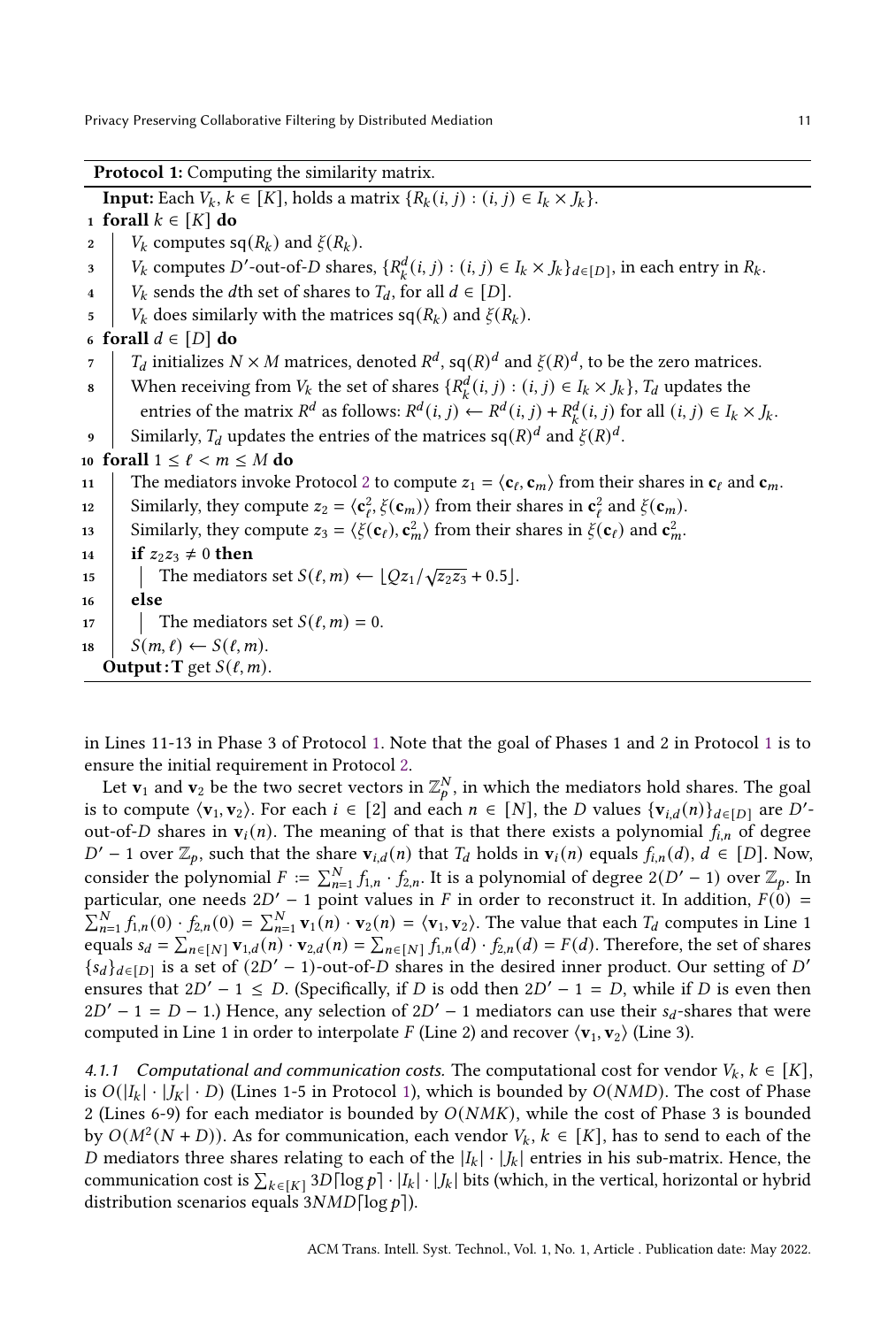Protocol 2: INNERPRODUCT: Computing inner product between shared vectors.

**Input:**  $\mathbf{v}_i$ ,  $i \in [2]$ , are two vectors in  $\mathbb{Z}_p^N$ . Every mediator  $T_d$  in  $\mathbf{T} = \{T_1, \ldots, T_D\}$  holds D'-out-of-D vector shares in them, denoted  $\mathbf{v}_{i,d}$ .

- 1 Each  $T_d$ ,  $d \in [D]$ , computes  $s_d \leftarrow \sum_{n \in [N]} \mathbf{v}_{1,d}(n) \cdot \mathbf{v}_{2,d}(n)$ .
- 2 Any selection of  $2D' 1$  mediators out of T use their  $s_d$ -shares in order to interpolate a polynomial  $F(\cdot)$  of degree  $2D' - 2$  that agrees with those  $2D' - 1$   $s_d$ -shares.
- 3 The inner product between the two input vectors is  $\langle v_1, v_2 \rangle \leftarrow F(0)$ .

<span id="page-11-1"></span>**Output**: **T** gets  $\langle v_1, v_2 \rangle$ .

<span id="page-11-4"></span>4.1.2 Privacy. The protocols maintain the privacy of the inputs provided by the vendors as those inputs are communicated to the mediators by  $D'$ -out-of-D secret sharing. Indeed, in order to recover the private user-item ratings, at least  $D' = \lfloor (D+1)/2 \rfloor$  mediators would need to collaborate. But as we assumed that the mediators have an honest majority, then if some of them collude in order to try and reconstruct the private data, the number of such colluding mediators would be strictly less than  $D/2 \le D'$ ; such a coalition of mediators would not be able to learn a thing on the shared private data.

We would like to stress that this shield of protection is in the information-theoretic sense: namely, even if the mediators have unlimited computing power, they would not be to reveal any information on the shared user-item ratings. This level of security is higher than that offered by encryptionbased protocols, as the latter rely on the assumption that the adversary (the mediators in our case) can execute only polynomial-time computations on the data that they received in order to extract information on the private inputs.

Note that our protocols are not perfectly secure, in the MPC sense, as they reveal to the mediators not only the final desired outputs (the similarity scores  $S(\ell,m)$ ) but also the intermediate values  $z_1, z_2, z_3$ . Hiding even those intermediate values (which do not reveal private information about specific ratings of individual users) is possible, but that would significantly increase the runtimes of the protocols (see more on that in our concluding remarks, Section [6\)](#page-22-0).

It is important to note that while in theory perfect privacy can always be achieved (e.g., by implementing generic solutions such as Yao's garbled circuit construction [\[51\]](#page-24-1)), in practice privacy must always be balanced against efficiency. Therefore, when looking for practical solutions, some relaxations of the notion of perfect privacy are usually inevitable, provided that the leaked information is deemed benign. Examples for such studies are numerous and span various domains of distributed computing, e.g. anonymization of distributed datasets [\[18,](#page-23-15) [42,](#page-24-11) [45,](#page-24-12) [53\]](#page-24-13), distributed association rule mining  $[19, 35, 41, 48, 52]$  $[19, 35, 41, 48, 52]$  $[19, 35, 41, 48, 52]$  $[19, 35, 41, 48, 52]$  $[19, 35, 41, 48, 52]$  $[19, 35, 41, 48, 52]$  $[19, 35, 41, 48, 52]$  $[19, 35, 41, 48, 52]$  $[19, 35, 41, 48, 52]$ , distributed constraint optimization problems  $[15-17, 23, 43, 44, 46, 47]$  $[15-17, 23, 43, 44, 46, 47]$  $[15-17, 23, 43, 44, 46, 47]$  $[15-17, 23, 43, 44, 46, 47]$  $[15-17, 23, 43, 44, 46, 47]$  $[15-17, 23, 43, 44, 46, 47]$  $[15-17, 23, 43, 44, 46, 47]$  $[15-17, 23, 43, 44, 46, 47]$  $[15-17, 23, 43, 44, 46, 47]$  $[15-17, 23, 43, 44, 46, 47]$  $[15-17, 23, 43, 44, 46, 47]$  $[15-17, 23, 43, 44, 46, 47]$ , distributed graph mining [\[3\]](#page-23-20) and more. The same goes for all studies on PPCF studies that we reviewed in Section [2.](#page-2-0)

#### <span id="page-11-0"></span>4.2 Computing predicted ratings

In view of Eq. [\(2\)](#page-5-1) and the definitions preceding it, the predicted rating is given by

<span id="page-11-2"></span>
$$
P(u_n, b_m) := \overline{R(b_m)} + \frac{u_{n,m} - v_{n,m}}{w_{n,m}},
$$
\n<sup>(9)</sup>

where

<span id="page-11-3"></span>
$$
\overline{R(b_m)} = \frac{\sum_{n \in [N]} R(n,m)}{\sum_{n \in [N]} \xi(R(n,m))}, \qquad u_{n,m} := \sum_{\ell \in [M]} \mathbf{s}_m(\ell) \cdot R(n,\ell),
$$
\n
$$
v_{n,m} := \sum_{\ell \in [M]} \mathbf{s}_m(\ell) \cdot R(b_\ell) \cdot \xi(R(n,\ell)), \qquad w_{n,m} := \sum_{\ell \in [M]} \mathbf{s}_m(\ell) \cdot \xi(R(n,\ell)).
$$
\n(10)

ACM Trans. Intell. Syst. Technol., Vol. 1, No. 1, Article . Publication date: May 2022.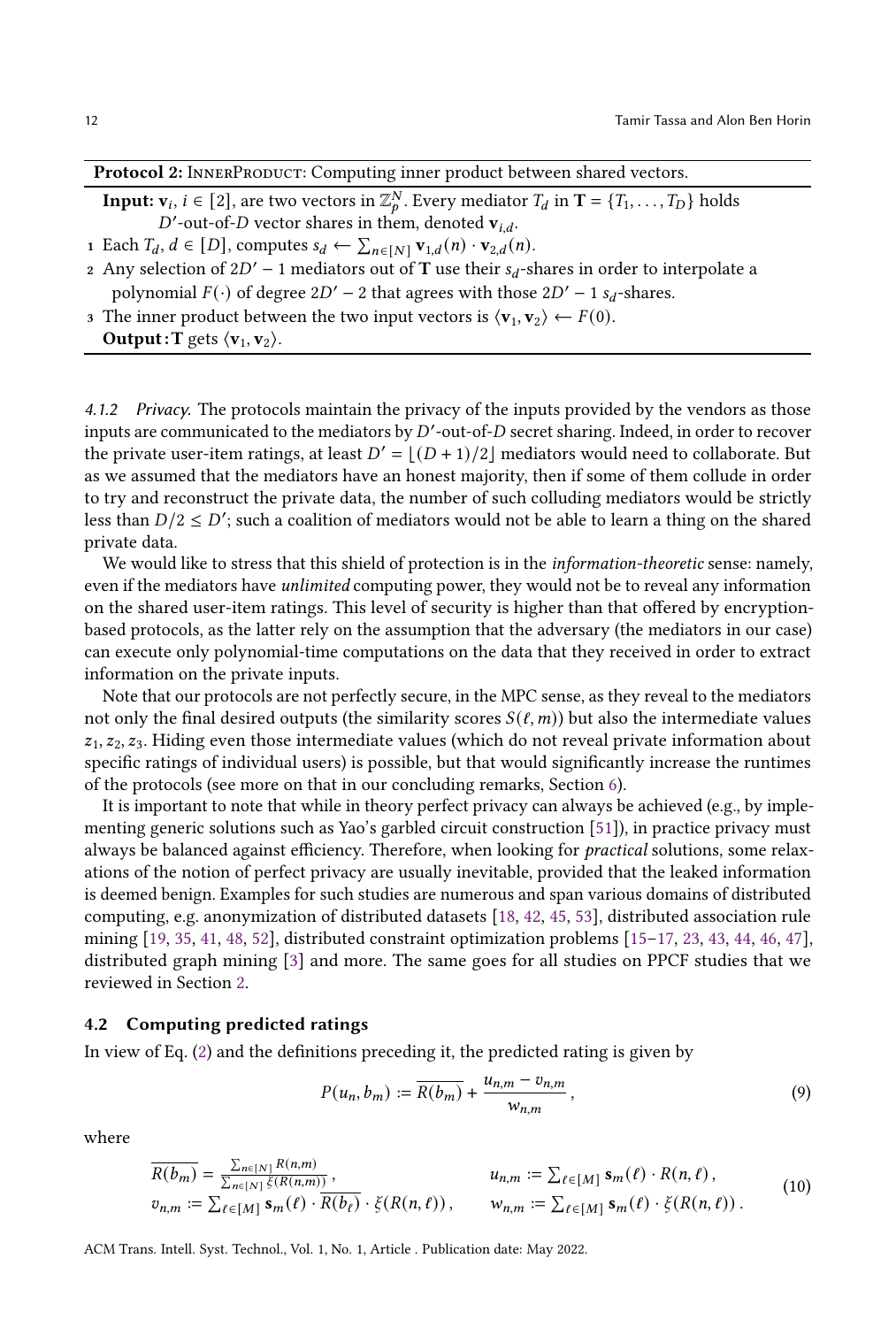Before moving on to explaining how the mediators can compute each of the values in Eq. [\(9\)](#page-11-2), we observe that the average ratings,  $R(b_\ell)$ ,  $\ell \in [M]$ , are rational numbers. However, the computation of  $v_{n,m}$ , Eq. [\(10\)](#page-11-3), must be carried out in the secret sharing field  $\mathbb{Z}_p$ , since it involves entries of the matrix  $\xi(R)$ , in which the mediators hold shares in  $\mathbb{Z}_p$ . Therefore, we replace the computation of  $v_{n,m}$  in Eq. [\(10\)](#page-11-3) with the following approximation,

<span id="page-12-3"></span>
$$
v_{n,m} = \frac{1}{Q} \sum_{\ell \in [M]} c_{\ell} \cdot \xi(R(n,\ell)) \quad \text{where } c_{\ell} = \lfloor Q \cdot \mathbf{s}_m(\ell) \cdot \overline{R(b_{\ell})} + 0.5 \rfloor. \tag{11}
$$

Here,  $Q$  is a re-scaling factor like the one that we used in Line [1](#page-10-0)5 of Protocol 1 in order to translate the read-valued similarity scores into integral ones.

<span id="page-12-4"></span>4.2.1 Computing affine combinations of secrets. Before we describe the needed computations in the offline phase (Section [4.2.2\)](#page-12-1) and in the online phase (Section [4.2.3\)](#page-12-2), we observe that the sums in Eqs. [\(10\)](#page-11-3) and [\(11\)](#page-12-3) are all linear combinations of secrets. Hence, we make herein the following helpful observation:

Let  $r_i$  be secrets that are shared among the mediators by a D'-out-of-D secret sharing scheme. Assume that  $\sigma = \beta + \sum_j \gamma_j r_j$ , where  $\beta$  and  $\gamma_j$  are known integers. Then the mediators can compute the sum  $\sigma$ , without recovering the secrets  $r_j$ , as follows. Letting  $r_j^d$  denote  $T_d$ 's share in  $r_j$ ,  $d \in [D]$ , then by the linearity of secret sharing, the values  $\{\beta+\sum_j \gamma_j r_j^d : d \in [D]\}$  are proper  $D'$ -out-of- $D$ shares in  $\sigma = \beta + \sum_j \gamma_j r_j$ . Hence, any subset of D' mediators can use the latter shares in order to recover the desired sum  $\sigma$ .

<span id="page-12-1"></span>4.2.2 Offline computations. Here we identify all of the values in Eqs.  $(9)-(11)$  $(9)-(11)$  $(9)-(11)$  that do not depend on  $n$  and, consequently, can be computed by the mediators already in the offline phase:

- (1) Compute the numerator and denominator in the expression for  $R(b_m)$  in Eq. [\(10\)](#page-11-3) from the shares in  $R$ 's and  $\xi(R)$ 's entries, as explained in Section [4.2.1,](#page-12-4) and then divide them in order to obtain  $R(b_m)$  for all  $m \in [M]$ .
- (2) Compute the vectors  $s_m$ ,  $m \in [M]$ , from the similarity score matrix S, according to their definition in Section [3.1.](#page-4-1)
- (3) Given the average item ratings and the vectors  $s_m$ , the mediators will proceed to compute the integer coefficients  $c_{\ell}, \ell \in [M]$ , as defined in Eq. [\(11\)](#page-12-3).

<span id="page-12-2"></span>4.2.3 Online computations. Assume that a vendor  $V_k$  submitted a query in the form  $(n, m) \in I_k \times J_k$ . Namely, a query that asks for a predicted rating that a user  $u_n$ , whom  $V_k$  serves ( $n \in I_k$ ), would give to an item  $b_m$  that  $V_k$  offers ( $m \in J_k$ ). Upon receiving such a query, the mediators will compute  $u_{n,m}$ ,  $w_{n,m}$  and  $v_{n,m}$  from the shares that they got in R's and  $\xi(R)$ 's entries, and the known coefficients in the linear combinations in Eqs.  $(10)+(11)$  $(10)+(11)$  $(10)+(11)$ , respectively, as described in Section [4.2.1.](#page-12-4) Then, they will compute the predicted rating,  $P(u_n, b_m)$ , by plugging into Eq. [\(9\)](#page-11-2) the values  $u_{n,m}$ ,  $w_{n,m}$  and  $v_{n,m}$ which they had just computed, as well as the item average rating  $R(b_m)$ , which they had already computed in the offline phase. Finally, they will send the computed predicted rating to  $V_k$ .

Throughout the above described process, the private user-item ratings remain protected against the mediators, under our assumption of honest majority.

#### <span id="page-12-0"></span>4.3 Computing the most recommended items

When a vendor  $V_k$ ,  $k \in [K]$ , wants to recommend to one of his users,  $u_n$ ,  $n \in I_k$ , items that will most likely appeal to her,  $V_k$  submits a query to the mediators so that they can jointly and privately find the *h* items from  $\{b_m : m \in J_k\}$  that maximize the score  $\hat{s}(m)$ , Eq. [\(3\)](#page-5-4), and that  $u_n$  still had not rated. Define for every  $m \in [M]$  the vector  $s'_m$  as follows:  $s'_m(\ell) = \overline{S(m,\ell)}$  if  $\ell \in N_q(m)$  while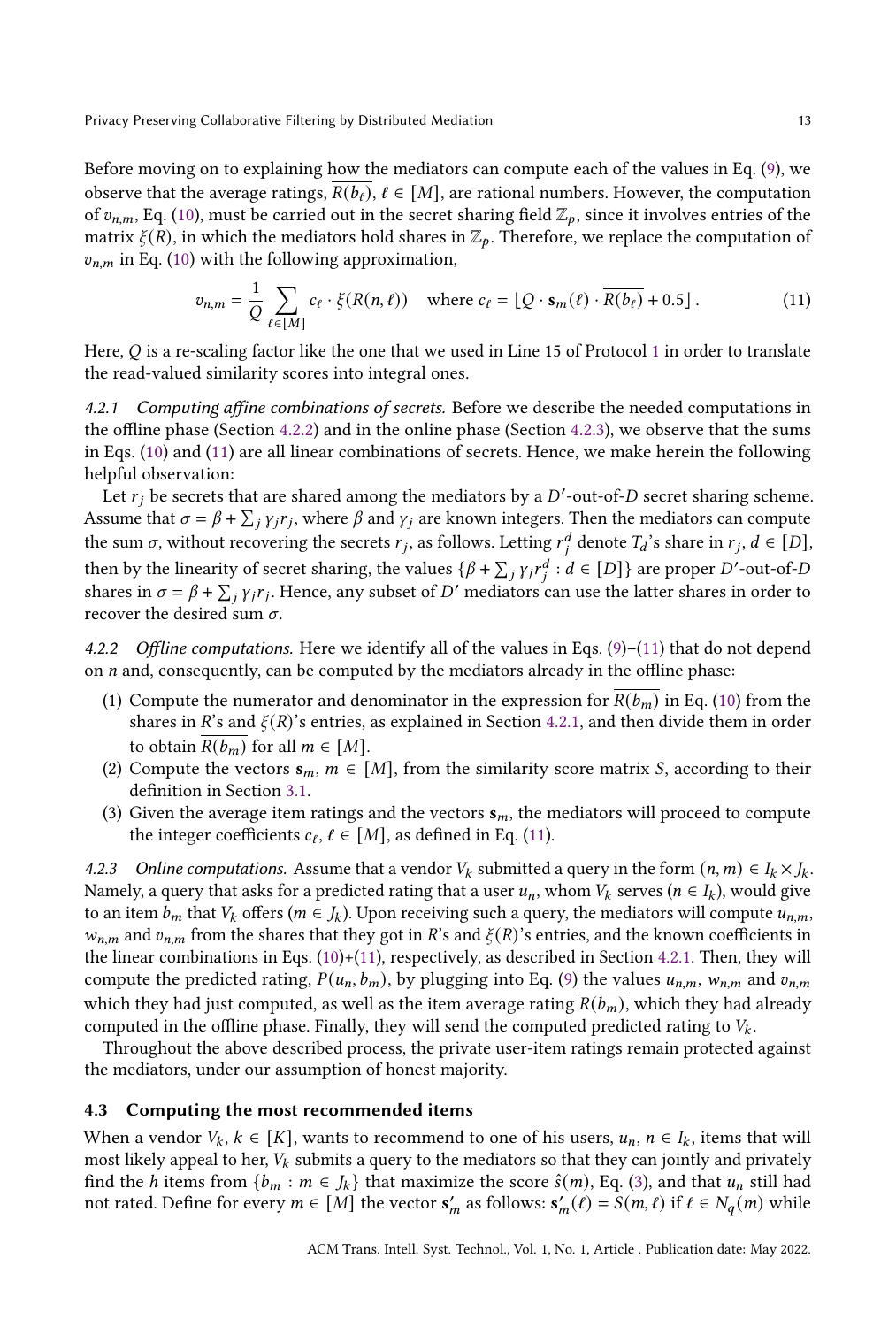14 Tamir Tassa and Alon Ben Horin

 $s'_m(\ell) = 0$  otherwise.<sup>[2](#page-13-0)</sup> Then, by Eq. [\(3\)](#page-5-4),

<span id="page-13-1"></span>
$$
\hat{s}(m) = \sum_{\ell \in [M]} \mathbf{s}'_m(\ell) \cdot \xi(R(n,\ell)). \tag{12}
$$

The mediators will compute the vectors  $s'_m$ ,  $m \in [M]$ , once in the offline phase. The vectors  $s'_m$ may have negative entries, since the set of q nearest neighbors of  $b_m$  could include items  $b_\ell$  for which  $S(m, \ell) < 0$ . We note that  $S(m, \ell) \in [-Q, Q]$ . Indeed, the original cosine-score, Eq. [\(1\)](#page-5-3), is confined to the interval [−1, 1], as implied by the Cauchy-Schwarz inequality. Hence, after the rescaling by  $Q$  (see Line 15 in Protocol [1\)](#page-10-0), the entries of the matrix  $S$  are confined to the interval  $[-Q, Q]$ . Therefore, as the number of nonzero addends in the sum in Eq. [\(12\)](#page-13-1) is at most q, we infer that  $\tilde{s}(m) := (qQ + 1) + \hat{s}(m) \ge 1$ . As the mapping from  $\hat{s}$  to  $\tilde{s}$  is monotone, we can look for the h items that maximize  $\tilde{s}$ .

We proceed to present Protocol [3](#page-14-0) that privately computes the subset of h items  $b_m$ ,  $m \in J_k$ , with highest  $\tilde{s}(m)$  scores. The protocol starts by  $V_k$  submitting a query to the mediators (Line 1). That query includes an index  $n \in I_k$  of a user  $u_n$  that  $V_k$  serves. Then (Line 2), the mediators jointly generate a random and secret permutation  $\pi$  over  $J_k$  – the set of indices of items that  $V_k$  offers.<sup>[3](#page-13-2)</sup>

Next, the mediators perform the computations in Lines 3-6. Each mediator  $T_d$  sets a vector of shares  $\mathbf{x}_d$  which is initialized to hold in its mth entry,  $m \in J_k$ , the value  $(qQ + 1)$  +  $\sum_{\ell \in [M]} s'_m(\ell) \xi(\mathbf{R})^d(n,\ell)$  (Line 4). In view of Eq. [\(12\)](#page-13-1) and our discussion in Section [4.2.1,](#page-12-4) the set  ${x_d(m) : d \in [D]}$  is a set of D'-out-of-D shares in  $\tilde{s}(m) = (qQ + 1) + \hat{s}(m)$ . Next (Line 5),  $T_d$  multiplies each entry in  $\mathbf{x}_d$  with the corresponding D'-out-of-D share in  $1 - \xi(R)(n, m)$ . The resulting set  $\{x_d(m) : d \in [D]\}$  is now a set of  $(2D' - 1)$ -out-of-D shares in  $\tilde{s}(m) \cdot (1 - \xi(R)(n, m))$  (as it is the same computation of producing shares in a product of two shared secrets, like we did in Protocol [2\)](#page-11-1). Then (Line 6),  $T_d$  sends to  $V_k$  the vector  $\mathbf{y}_d$  which is the result of permuting  $\mathbf{x}_d$  entries using the secret permutation  $\pi$ .

After collecting the responses from all mediators,  $V_k$  selects a subset of  $2D' - 1$  vectors from {**y**<sub>d</sub> : *d* ∈ [D]} in order to interpolate their entries for each *m* ∈ *J*<sub>k</sub> and recover the underlying shared secret, denoted  $z_m$  (Line 7). In view of the above discussion,  $z_m = \tilde{s}(\pi^{-1}(m)) \cdot (1 - \xi(R)(n, \pi^{-1}(m)))$ . Namely,  $z_m$  equals the  $\tilde{s}$ -score of the item  $b_{\pi^{-1}(m)}$ , if that item had not been rated so far by  $u_n$ , while  $z_m$  equals zero otherwise. Since  $\tilde{s}(m) \geq 1$  for all m, then the indices  $i_1, \ldots, i_h$  of the largest values in  $\{z_m : m \in J_k\}$  identify the indices of the h items that were not rated so far by  $u_n$  and have largest  $\tilde{s}$ -scores.  $V_k$  sends those indices to the mediators who proceed to apply on them the inverse permutation  $\pi^{-1}$  and send them back to  $V_k$  (Lines 8-9). Consequently,  $V_k$  now has the indices of the top *h* items, yet unrated by  $u_n$ , which maximize the  $\tilde{s}$ - and  $\hat{s}$ -scores.

4.3.1 Privacy. The only information that the mediators obtain in the course of Protocol [3](#page-14-0) is the indices of the top h items to recommend to  $u_n$ . In case that such information may be deemed sensitive, it is possible to apply an additional layer of security as follows. The vendors agree upfront on a random and secret orderings of both the user set  $U = \{u_1, \ldots, u_N\}$ , and the global set of items,  $B = \{b_1, \ldots, b_M\}$ . If those random orderings are kept secret from the mediators, then Protocol [3](#page-14-0) reveals no information to the mediators.

As for the vendor  $V_k$ , the protocol does leak to him more information than just the desired output, being the sought-after  $h$  indices.  $V_k$  learns also the set of  $\tilde{s}$ -scores of all items that were still unrated by  $u_n$ . However, owing to the random permutation  $\pi$  which is kept secret from him,  $V_k$  is unable to

<span id="page-13-0"></span><sup>&</sup>lt;sup>2</sup>Note that the definition of  $s'_m$  slightly differs from that of  $s_m$ , which is used in the context of predicted ratings, Section [4.2,](#page-11-0) as  $s'_m$  is defined by the index set  $N_q(m)$  while  $s_m$  is defined by the index set  $N_q^+(m)$ , see Section [3.1.](#page-4-1)

<span id="page-13-2"></span><sup>3</sup>The mediators may perform that computation using the Fisher–Yates shuffle algorithm (see e.g. [\[22\]](#page-23-21)), where the random numbers can be generated by jointly creating a random seed and feeding it into a linear-feedback shift register, such as the Well Equi-distributed Long-period Linear (WELL) family of pseudorandom number generators [\[31\]](#page-24-22).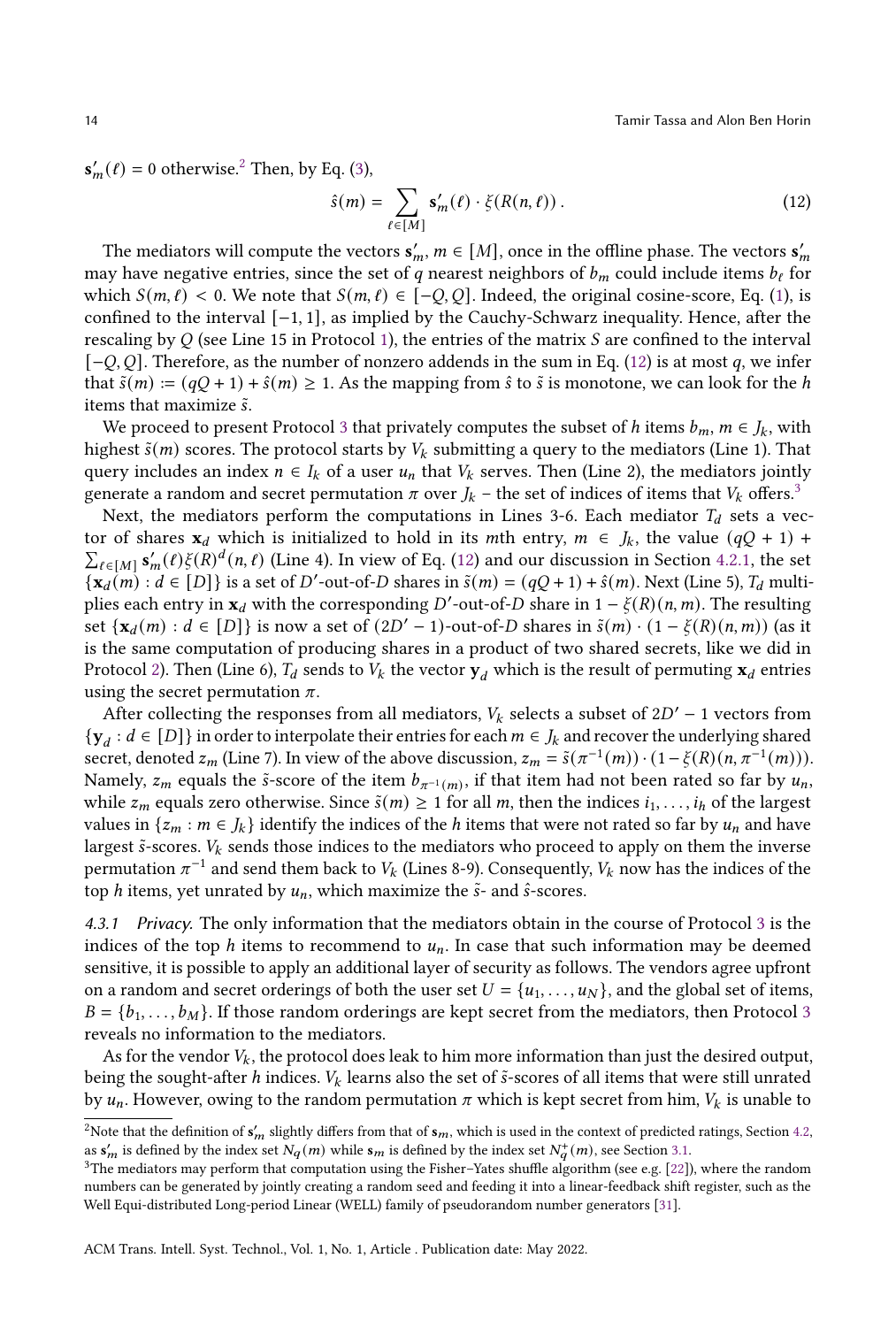- 1  $V_k$  submits to **T** a query  $n \in I_k$ .
- 2 T jointly generate a secret and random permutation  $\pi$  over  $J_k$ .
- 3 forall  $d \in [D]$  do
- $\mathbf{q}$   $T_d$  defines an  $M_k$ -dimensional vector  $\mathbf{x}_d$  and sets
	- $\mathbf{x}_d(m) \leftarrow (qQ+1) + \sum_{\ell \in [M]} \mathbf{s}'_m(\ell) \xi(R)^d(n,\ell), \forall m \in J_k.$
- $\mathbf{r}_d$  computes  $\mathbf{x}_d(m) \leftarrow \mathbf{x}_d(m) \cdot (1 \xi(R)^d(n, m)), \forall m \in J_k.$
- 6  $T_d$  sends to  $V_k$  the permuted vector  $y_d \leftarrow \pi(\mathbf{x}_d)$ .
- 7 For every  $m \in J_k$ ,  $V_k$  uses  $2D' 1$  shares out of the received shares  $\{y_d(m) : d \in [D]\}$  in order to recover the underlying shared secret  $z_m$ ,  $m \in J_k$ .
- 8  $V_k$  identifies the h values of  $z_m$ ,  $m \in J_k$ , which are largest, and sends their indices, denoted  $\{i_1, \ldots, i_h\}$ , to **T**.
- <span id="page-14-0"></span>9 The mediators send back to  $V_k$  the set  $\{\pi^{-1}(i_1), \ldots, \pi^{-1}(i_h)\}.$ **Output**:  $V_K$  gets the indices in  $J_k \setminus J(n)$  of the top h items to be recommended to  $u_n$ .

associate any of those scores to any specific item (beyond the fact that the top h scores relate to the top h items). Such excess information is benign since it does not disclose private user-item ratings owned by other vendors.

A single malicious mediator may disclose to the vendor  $V_k$  the secret permutation  $\pi$ ; consequently,  $V_k$  would learn the scores  $\hat{s}(m)$ , Eq. [\(3\)](#page-5-4), of each of his items. Such excess information does not jeopardize the privacy of users or other vendors, just as predicted ratings (Section [4.2\)](#page-11-0) do not. In fact, some recommender systems may require such information as they present to their users a personal "match score" for each of the most recommended items (that is the case e.g. in Netflix).

The above described benign leakage of information to a coalition of a mediator and a vendor could be eliminated if the mediators carry out the entire computation on their own, as we proceed to outline. The mediators will skip Line 2 in Protocol [3,](#page-14-0) as they would have no interaction with the vendor  $V_k$ , and thus there would be no need for such a secret permutation. They will compute  $x_d(m)$  as described in Line 4 of Protocol [3;](#page-14-0) the set  $\{x_d(m) : d \in [D]\}$  is a set of D'-out-of-D shares in the shifted score  $\tilde{s}(m) = (qQ + 1) + \hat{s}(m), m \in J_k$ . Then, instead of Line 5, the mediators will invoke an MPC sub-protocol (see e.g. [\[8,](#page-23-12) [10\]](#page-23-22)) in order to compute from those shares, and from the D'-out-of-D shares that they hold in  $1 - \xi(R)(n, m)$ , a set of D'-out-of-D shares in the product  $\tilde{s}(m) \cdot (1 - \xi(R)(n, m))$ . (The difference with respect to the computation that takes place in Line 5 of Protocol [3](#page-14-0) is that the latter computation results in  $(2D' - 1)$ -out-of-D shares in the same product, instead of D'-out-of-D shares, as we need for the next computation.) Afterwards, the mediators can invoke a secure comparison sub-protocol  $[29]$  in order to identify the  $h$  items that maximize  $\tilde{s}(m) \cdot (1 - \xi(R)(n,m))$  (namely, the *h* items that  $u_n$  had not rated yet and maximize  $\hat{s}(m)$ ) without recovering those scores. In conclusion, the mediators will notify  $V_k$  of the indices of those items.

Such a course of action would entail higher runtimes. The information that such a protocol protects, in comparison with the previously described scenario in which a malicious mediator discloses the secret permutation in Protocol [3,](#page-14-0) is of a very benign nature, and in some recommender systems it is even part of the desired output. Hence, such an MPC-enhanced protocol might not be attractive in some practical recommendation systems.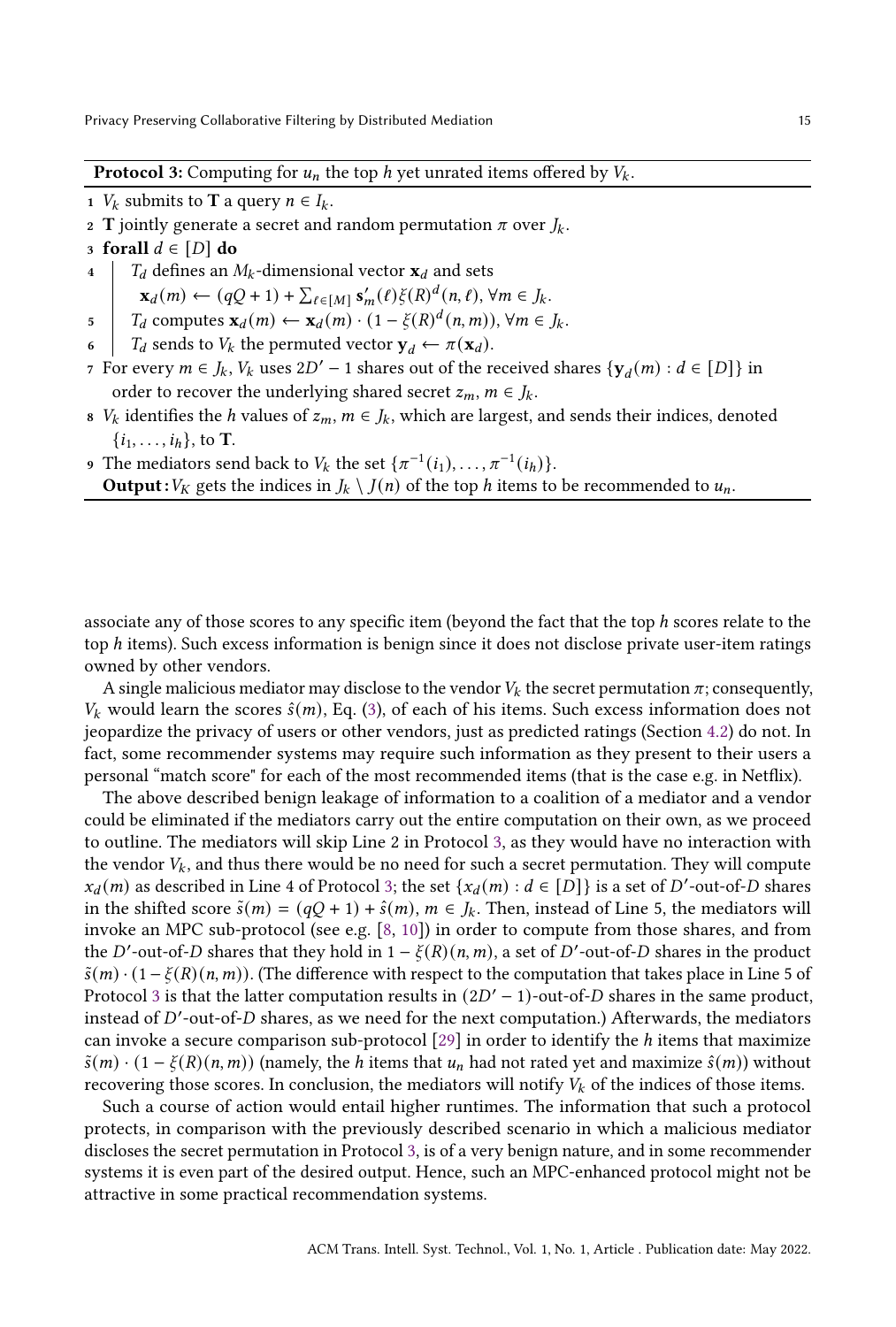## <span id="page-15-0"></span>4.4 Efficient execution of the offline computations in wake of updates in the user-item rating matrix

The computations in the offline phase (Section [4.1\)](#page-8-0) have to be repeated in some periodicity in order to update the similarity matrix due to recent activities of the users (e.g., Alice added a rating to a movie she saw, or Bob decided to increase the rating he had previously given to some book). It is possible to run Protocol [1](#page-10-0) every predetermined update period (say, once every day), in order to incorporate such recent updates in the similarity model. However, as the vast majority of the user-item matrix entries would remain the same, most of the computations would be redundant. Here we suggest a more careful implementation of Protocol [1,](#page-10-0) which takes into account that only a small fraction of the matrix entries had changed.

Assume that in the current update period, user  $u_{n_i}$  rated (or changed a previous rating for) item  $b_{m_i}$ ,  $1 \le i \le t$ . Namely, t of R's entries,  $\{R(n_i, m_i) : 1 \le i \le t\}$ , need to be updated. One way to perform these updates is that the relevant vendors, through whom those activities took place, would send to the mediators updated shares only for those entries, instead of doing so for all of the entries in their corresponding sub-matrices, as is done in Lines 1-5 of Protocol [1.](#page-10-0) Alas, that would disclose to the mediators which user rated what item. Even though the actual rating would be still hidden from the mediators, such an information leakage is prohibited as it violates the users' right for privacy. In contrast, the vendors could completely ignore efficiency and simply execute Lines 1-5 of Protocol [1](#page-10-0) fully; that approach would maintain perfect privacy.

However, instead of those two extreme approaches, the first that is geared towards efficiency, and the second that is geared towards privacy, the vendors could take an intermediate approach. Recall that each vendor  $V_k$  possesses a sub-matrix  $R_k$  of dimensions  $N_k \times M_k$  which relates to the entries (*n*, *m*)  $\in$  *I<sub>k</sub>*  $\times$  *J<sub>k</sub>* in the global user-item rating matrix *R* that he controls. Assume that in a given update period, the subset of  $V_k$ 's entries that had changed is  $A_k \subseteq I_k \times J_k$ . Then instead of updating just  $A_k$  (first approach) or all of  $I_k \times J_k$  (second approach),  $V_k$  chooses a random subset  $\overline{A}_k$  where  $A_k \subseteq \overline{A}_k \subseteq I_k \times J_k$ , and then he updates all entries in  $\overline{A}_k$ . By that we mean that  $V_k$  shares with the mediators the difference  $R'_k(n,m) - R_k(n,m)$  for all  $(n,m) \in \overline{A}_k$ , where  $R_k(n,m)$  is the previous value of that entry and  $R_k'(n,m)$  is the updated value. Note that for all entries in  $\overline{A}_k\setminus A_k,$ that difference would be zero. As for the entries in  $A_k$ , in the typical case where this is the first time in which  $u_n$  rates item  $b_m$ , we will have  $R'_k(n,m) - R_k(n,m) = R'_k(n,m)$ . However, in cases where  $u_n$  modifies his rating to  $b_m$ , the value that  $V_k$  shares among the mediators is the difference between the previous and updated ratings.

Higher values of the ratio  $|A_k|/|A_k|$  imply higher levels of privacy, since the mediators can infer for any given entry in  $\overline{A}_k$  that it was an entry that actually changed in probability  $|A_k|/|\overline{A}_k|$  (under the assumption that the ratio  $|\overline{A}_k|/|A_k|$  is known). On the other hand, the runtime for  $V_k$  in Lines 2-5 of Protocol [1,](#page-10-0) as well as the runtime for the mediators in Lines 8-9, will reduce by a factor of  $N_k M_k / |A_k|.$ 

As we shall see in Section [5,](#page-16-0) the main computational toll in all of Protocol [1](#page-10-0) is the computation of inner products in Line 1 of Protocol [2](#page-11-1) (that is called in Lines 11-13 of Protocol [1\)](#page-10-0). Let us focus on a pair of items,  $b_\ell, b_m \in B$ . Let  $\mathbf{c}_\ell$  and  $\mathbf{c}_m$  denote their corresponding columns in  $R$  and let  $\Delta \mathbf{c}_\ell$  and  $\Delta \mathbf{c}_m$  denote the updates to those two columns. Then the mediators need to compute in Line 11 the inner product  $\langle {\bf c}_\ell + \Delta {\bf c}_\ell, {\bf c}_m + \Delta {\bf c}_m \rangle$ . By bilinearity,

<span id="page-15-1"></span>
$$
\langle \mathbf{c}_{\ell} + \Delta \mathbf{c}_{\ell}, \mathbf{c}_{m} + \Delta \mathbf{c}_{m} \rangle = \langle \mathbf{c}_{\ell}, \mathbf{c}_{m} \rangle + \langle \mathbf{c}_{\ell}, \Delta \mathbf{c}_{m} \rangle + \langle \Delta \mathbf{c}_{\ell}, \mathbf{c}_{m} \rangle + \langle \Delta \mathbf{c}_{\ell}, \Delta \mathbf{c}_{m} \rangle. \tag{13}
$$

The first inner product on the right hand side of Eq. [\(13\)](#page-15-1) is the current inner product that was already computed in the last update period. Hence, it suffices to compute each of the other three inner products on the right hand side of Eq. [\(13\)](#page-15-1). But since those are inner products between vectors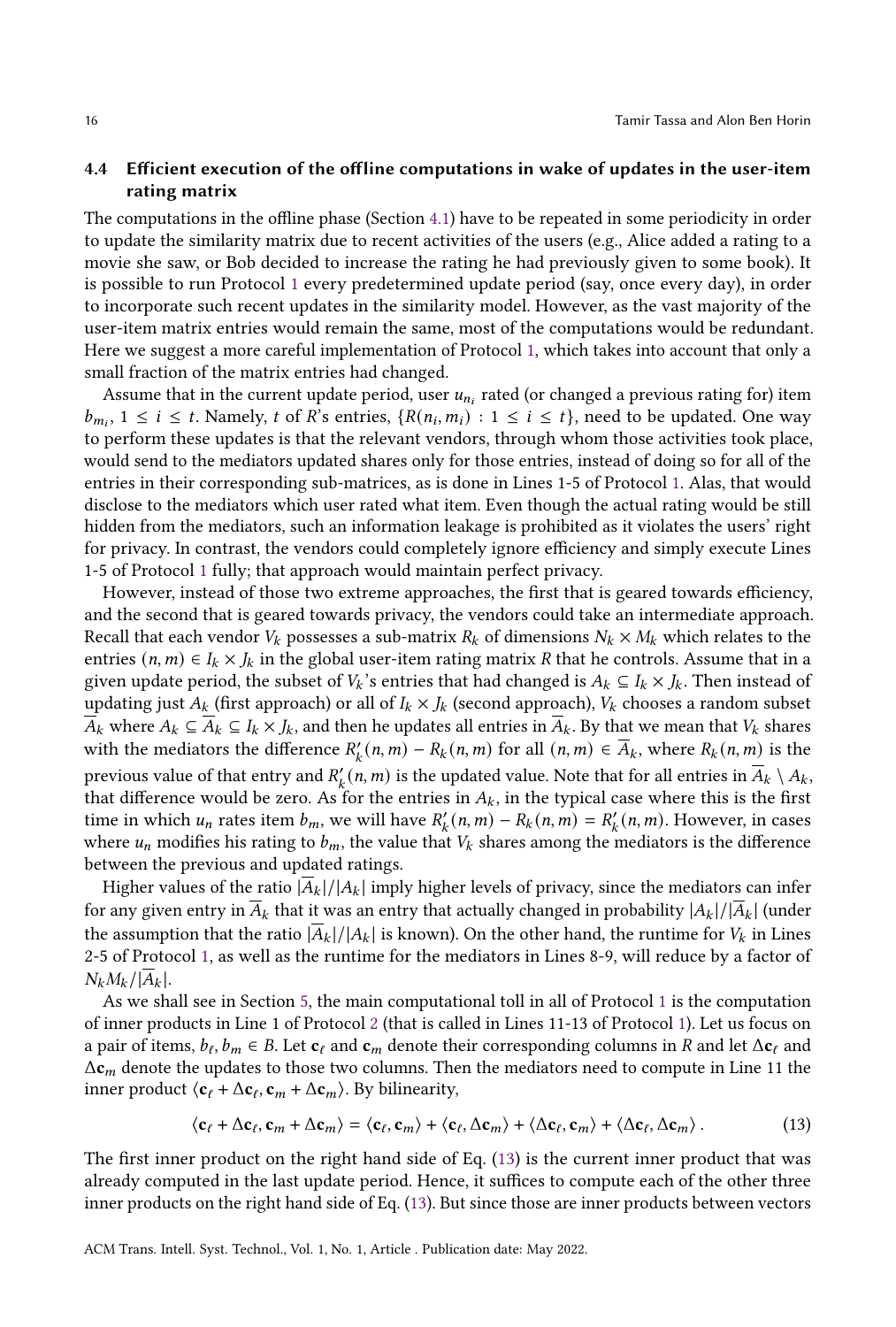<span id="page-16-2"></span>

| dataset           | N       | M      | numR             | density | scale   |
|-------------------|---------|--------|------------------|---------|---------|
| <b>ML100K</b>     | 943     | 1682   | 10 <sup>5</sup>  | 6.30%   | $[1,5]$ |
| ML <sub>1</sub> M | 6040    | 3706   | $10^{6}$         | 4.47%   | $[1,5]$ |
| ML10M             | 71567   | 10677  | 10 <sup>7</sup>  | 1.30%   | $[1,5]$ |
| ML20M             | 138493  | 26744  | $2 \cdot 10^{7}$ | 0.54%   | $[1,5]$ |
| WN <sub>0</sub>   | 100000  | 10000  | $2 \cdot 10^{7}$ | $2\%$   | $[1,5]$ |
| WN <sub>1</sub>   | 250000  | 10000  | $5 \cdot 10^{7}$ | $2\%$   | $[1,5]$ |
| WN <sub>2</sub>   | 500000  | 10000  | $1 \cdot 10^8$   | $2\%$   | $[1,5]$ |
| WN3               | 1000000 | 10000  | $2 \cdot 10^8$   | 2%      | $[1,5]$ |
| WM0               | 100000  | 10000  | $2 \cdot 10^{7}$ | $2\%$   | $[1,5]$ |
| WM1               | 100000  | 25000  | $5 \cdot 10^{7}$ | $2\%$   | $[1,5]$ |
| WM <sub>2</sub>   | 100000  | 50000  | $1 \cdot 10^8$   | 2%      | $[1,5]$ |
| WM3               | 100000  | 100000 | $2 \cdot 10^8$   | $2\%$   | $[1,5]$ |

Table 1. Dataset characteristics

of dimensions that are significantly smaller than N (because both  $\Delta c_\ell$  and  $\Delta c_\ell$  are vectors that involve only a small fraction of the users), the time to compute them is significantly smaller than the time that is required to compute an inner product of two vectors of dimension  $N$ . In the next section we illustrate the advantages of this approach in several simulated scenarios.

### <span id="page-16-0"></span>5 EXPERIMENTS

#### 5.1 overview

Our protocols issue the very same similarity scores, predicted ratings and predicted rankings as described in Section [3.1;](#page-4-1) namely, the privacy-preserving mechanisms that we apply do not alter the computed outputs (as opposed to obfuscation- or clustering-based methods). In particular, they issue the very same outputs as the protocols of [\[38\]](#page-24-0). Hence, we focus herein on runtime experiments in order to show the dramatic advantage that our protocols offer, in comparison to [\[38\]](#page-24-0), in terms of runtimes. We stress that apart from runtime, our protocols offer other significant advantages, of qualitative nature, as discussed in the Introduction.

⊲ Experimental setting. All experiments were run on a virtual machine in the Google Could Platform with the c2-standard-60 machine (60 vCPUs, 240 GB memory). The algorithms were implemented in C++.

⊲ Datasets. We used four publicly available datasets: MovieLens 100K, MovieLens 1M, MovieLens 10M, and MovieLens 20M. (In all tables hereinafter we refer to those datasets by the following abbreviations: ML100K, ML1M, ML10M, and ML20M.) Those datasets are available online as CSV files at https://grouplens.org/datasets/movielens/X, where the suffix 'X' is '100K', '1M', '10M', or '20M'. In addition, we generated artificial datasets in order to test the scalability of our algorithms with respect to the number of users, N, and number of items,  $M<sup>4</sup>$  $M<sup>4</sup>$  $M<sup>4</sup>$ . The datasets for testing the runtime dependency on  $N(M)$  are denoted WNi (WMi), where  $i = 0, 1, 2, 3$  $i = 0, 1, 2, 3$  $i = 0, 1, 2, 3$ . Table 1 reports the main characteristics of all datasets: number of users  $N$ , number of items  $M$ , number of ratings *numR*, density (in percents) –  $\frac{numR}{NM} \times 100$ , and the rating scale.

<span id="page-16-1"></span><sup>4</sup>The content of those datasets was generated as follows: 2 percents of their entries were filled with random ratings between 1 and 5, while the remaining entries were set to zero. Having said that, We stress that the runtime of our algorithms is not affected by the content of the underlying dataset.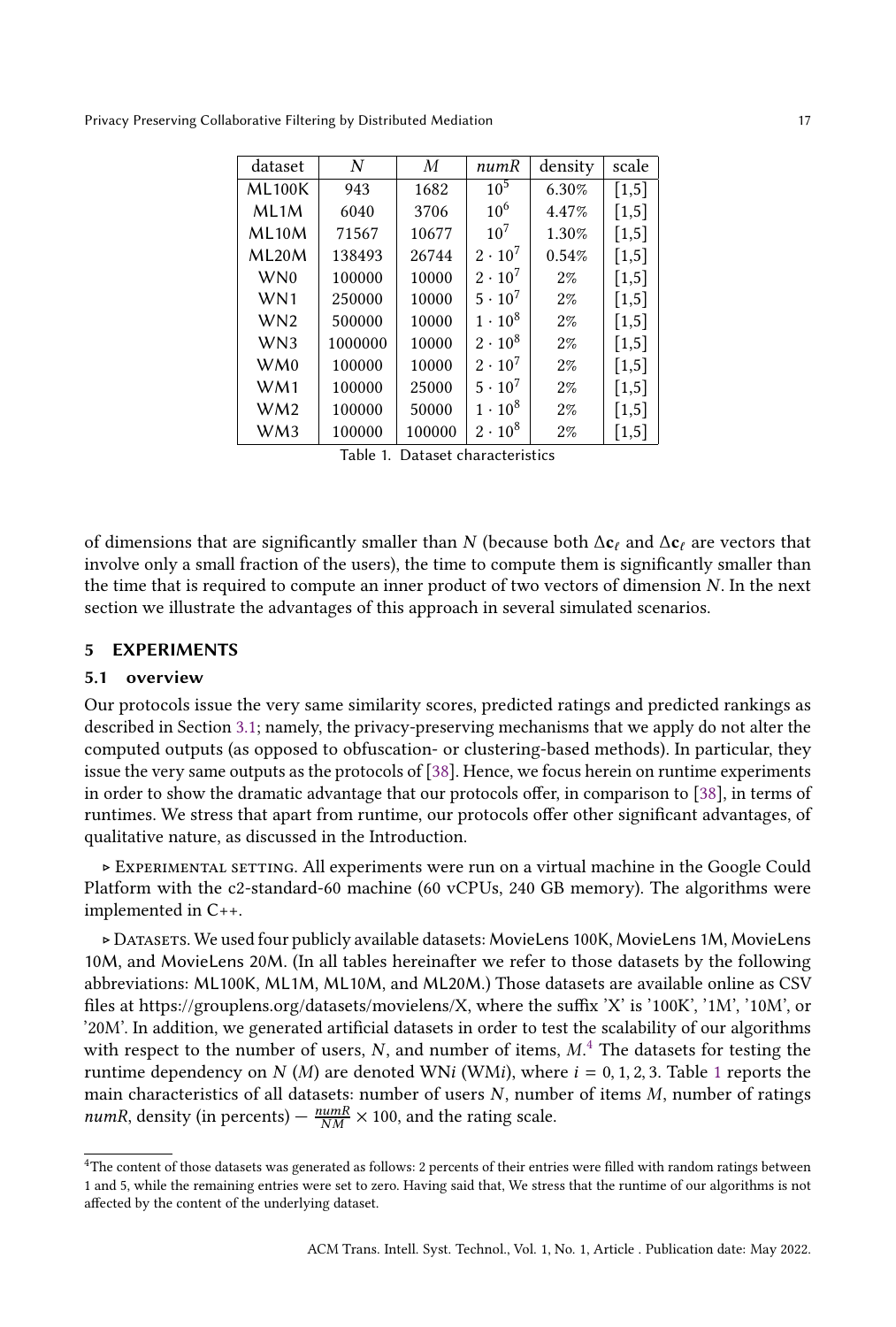We measured the runtimes for the vendors and the mediators to perform the computations in the offline and online phases, and report them in Sections [5.2](#page-17-0) and [5.3,](#page-20-0) respectively.

#### <span id="page-17-0"></span>5.2 The offline phase

The main computational effort is in the offline phase. The computations that the vendors need to perform are in Lines 2-5 of Protocol [1.](#page-10-0) As for the mediators, their offline tasks consist of (a) Lines 7-9 in Protocol [1](#page-10-0) for aggregating the share inputs from all vendors; (b) the main loop in Lines 10-18 of Protocol [1](#page-10-0) for computing the similarity scores between all pairs of items; (c) the offline computations as described in Section [4.2.2;](#page-12-1) (d) the offline computations as described in Section [4.3](#page-12-0) (i.e., computing the vectors  $\mathbf{s}'_m$ ,  $m \in [M]$ ).

<span id="page-17-1"></span>5.2.1 Runtimes for the vendors. The runtimes for the vendors are shown in Table [2.](#page-18-0) We assumed that there exists only one vendor who holds the entire user-item matrix. In a distributed setting, where the user-item matrix is distributed between several vendors (see Section [3.2\)](#page-5-0), one may derive the runtimes for a vendor  $V_k$  by multiplying the runtimes shown in Table [2](#page-18-0) by the proportion of the matrix that is held by  $V_k$ , namely, by the fraction  $\frac{N_k M_k}{NM}$ . So for example, if the dataset MovieLens 20M is split evenly between  $K = 5$  vendors, then each of the vendors will spend around 70 seconds in the case  $D = 3$  and up to 4.13 minutes in the case  $D = 9$ . Such overhead is negligible as it occurs very infrequently (say, once every few days) and can be carried out in idle time.

We note that larger values of  $D$  increase the runtime for the vendors, since they need to utilize polynomials of higher degree and generate more shares, for each of the entries in the matrices  $R_k$ , sq( $R_k$ ) and  $\xi(R_k)$ .

We proceed to compare those results to the corresponding runtimes of the Single-Mediator Protocols (SMP) of [\[38\]](#page-24-0). We focus here on their protocol for the vertical scenario. In that scenario, each vendor  $V_k$  who possesses  $M_k$  columns out of the M columns in the matrix, has to perform  $2NM_k$ encryptions. The right side of Table [2](#page-18-0) shows the corresponding runtimes, when the homomorphic cipher is Paillier [\[30\]](#page-24-24) (as used in [\[38\]](#page-24-0)) with a modulus of 512 or 1024 bits. As with the runtimes for our distributed mediation protocols, we assumed that there is a single vendor, namely, the shown runtimes are the times to compute  $2NM$  encryptions. In a genuine vertical split, those runtimes should be multiplied by the fraction of columns owned by that vendor (namely, by  $M_k/M$ ). So for example, when there are K vendors and each of them possesses  $M_k \sim M/K$  columns, the shown runtimes should be divided by  $K$ . As can be seen, the Single-Mediator protocol is not scalable. For example, in a balanced vertical split with  $K = 5$ , the runtime for each vendor with MovieLens 10M is roughly 24 hours, when using 512-bit encryptions, and more than a week when using 1024-cryptography. The runtimes for MovieLens 20M are roughly five times worse. However, as we already saw, our protocol's runtime on the MovieLens 20M dataset is only 4.13 minutes per vendor in the  $K = 5$  vertical split scenario and  $D = 9$  mediators.

For both our protocol and the Single-Mediator protocol, the vendor's runtime depends linearly on the number of entries in the dataset, because the main effort in both protocols is in the cryptographic processing of each of the dataset entries (secret sharing in our protocol and encryption in the Single-Mediator protocol).

5.2.2 Runtimes for the mediators. The runtimes for the mediators are shown in Table [3,](#page-18-1) on the left side of each column. The percentage shown on the right side of each column relates to the time spent in Line 1 of Protocol [2.](#page-11-1) For example, in the 20M dataset, when  $D = 9$ , nearly 54 minutes are spent in Line 1 of Protocol [2,](#page-11-1) while less than half a minute is spent on all other offline computations.

As can be seen, in the larger datasets, the runtimes for the mediators are much larger than those for the vendors. However, the lion's share of those runtimes is spent on computing the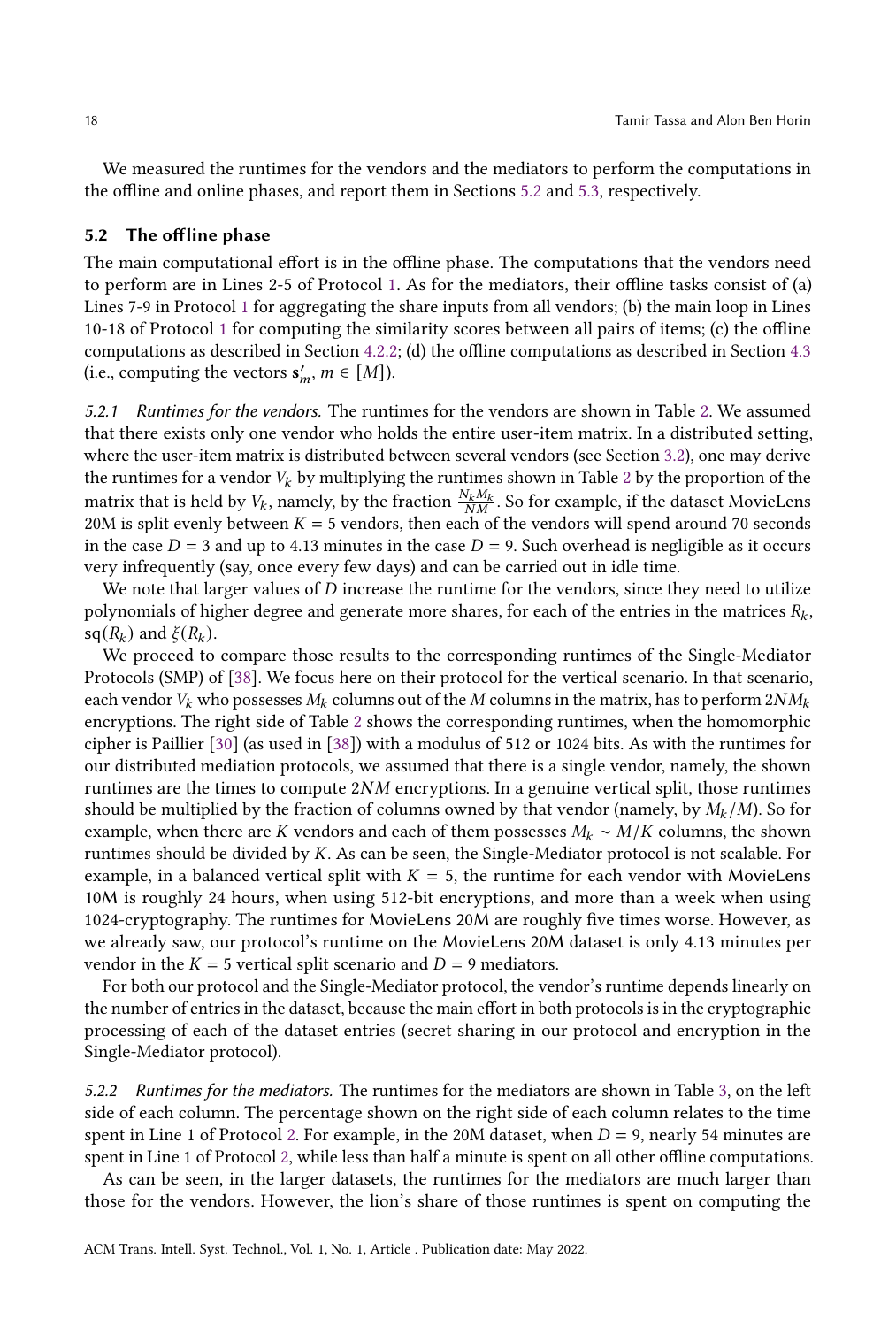<span id="page-18-0"></span>

| dataset         | $D=3$   | $D=5$   | $D=7$   | $D=9$    | SMP <sub>512</sub>  | $SMP_{1024}$           |
|-----------------|---------|---------|---------|----------|---------------------|------------------------|
| <b>ML100K</b>   | 0.095   | 0.224   | 0.296   | 0.415    | $0.898\times10^{3}$ | $6.62\times10^{3}$     |
| ML1M            | 1.881   | 3.526   | 4.567   | 7.259    | $1.267\times10^{4}$ | $9.343\times10^{4}$    |
| ML10M           | 72.925  | 110.062 | 184.564 | 220.324  | $4.327 \times 10^5$ | $31.894\times10^{5}$   |
| ML20M           | 349.326 | 647.116 | 904.904 | 1240.474 | $2.097\times10^{6}$ | $15.459\times10^{6}$   |
| WN <sub>0</sub> | 73.025  | 132.725 | 184.625 | 254.925  | $5.664\times10^{5}$ | $41.74 \times 10^5$    |
| WN <sub>1</sub> | 182.187 | 331.437 | 461.937 | 636.937  | $1.996\times10^{5}$ | $14.714\times10^{5}$   |
| WN <sub>2</sub> | 365.25  | 663.75  | 923.25  | 1275.875 | $3.993 \times 10^5$ | $29.428\times10^{5}$   |
| WN3             | 733.75  | 1330.75 | 1852.75 | 2552.25  | $5.664\times10^{6}$ | $41.74\times10^{6}$    |
| WM <sub>0</sub> | 73.025  | 132.725 | 184.625 | 254.925  | $5.664\times10^{5}$ | $41.74\times10^{5}$    |
| WM1             | 187.687 | 339.187 | 480.187 | 636.937  | $1.996\times10^{5}$ | $14.714\times10^{5}$   |
| WM <sub>2</sub> | 375.875 | 678.875 | 960.875 | 1275.875 | $3.993\times10^{5}$ | 29.428×10 <sup>5</sup> |
| WM3             | 755.25  | 1364.25 | 1922.25 | 2552.25  | $5.664\times10^{6}$ | $41.74\times10^{6}$    |

Table 2. Runtimes (seconds) for a vendor in the offline phase. Left: our distributed mediated protocol for different values of D; right: runtimes for the Single-Mediator Protocols (SMP) of [\[38\]](#page-24-0) with 512- and 1024-bit encryptions, in the vertical distribution scenario. All runtimes in the table need to be multiplied by the fraction of the user-item matrix entries that are owned by the vendor.

<span id="page-18-1"></span>

| dataset         | $D=3$ |       | $D=5$ |       | $D=7$ |       | $D=9$ |       |
|-----------------|-------|-------|-------|-------|-------|-------|-------|-------|
| <b>ML100K</b>   | 0.06  | 86.6% | 0.048 | 79.1% | 0.036 | 72.9% | 0.03  | 67.7% |
| ML1M            | 0.48  | 67.2% | 0.3   | 54.7% | 0.24  | 46.4% | 0.24  | 39.6% |
| ML10M           | 179   | 96.9% | 178   | 96.9% | 177   | 96.9% | 177   | 96.9% |
| ML20M           | 3270  | 99.1% | 3257  | 99.1% | 3253  | 99.1% | 3252  | 99.1% |
| WN <sub>0</sub> | 309   | 97.7% | 308   | 97.7% | 308   | 97.7% | 3071  | 97.7% |
| WN <sub>1</sub> | 766   | 98.1% | 765   | 98.1% | 765   | 98.1% | 765   | 98.1% |
| WN2             | 1537  | 97.7% | 1536  | 97.7% | 1536  | 97.7% | 1535  | 97.7% |
| WN3             | 3110  | 97.7% | 3108  | 97.7% | 3108  | 97.7% | 3108  | 97.7% |
| WM0             | 309   | 97.7% | 308   | 97.7% | 308   | 97.7% | 307   | 97.7% |
| WM1             | 1906  | 99.2% | 1899  | 99.2% | 1896  | 99.2% | 1894  | 99.2% |
| WM2             | 7602  | 99.5% | 7575  | 99.5% | 7564  | 99.5% | 7558  | 99.5% |
| WM3             | 30361 | 99.7% | 30249 | 99.7% | 30197 | 99.7% | 30169 | 99.7% |

Table 3. Runtimes (seconds) for a mediator in the offline phase

inner products in Line 1 of Protocol [2.](#page-11-1) That computation is carried out even in a non-private implementation of that CF method. Hence, the cost of privacy that our protocols entail is quite insignificant.

We can see from Table [3](#page-18-1) that the runtime depends linearly on  $N$  and quadratically on  $M$ . Indeed, the protocol needs to compute  $M(M - 1)/2$  inner products of N-dimensional vectors, and as most of the runtime is spent on those computations, the overall runtime grows like  $O(NM^2)$ .

Table [3](#page-18-1) does not show the runtime for the mediator in the single-mediator offline protocol of [\[38\]](#page-24-0); that is because in that protocol, all of the computations in the offline phase are done by the vendors. However, when considering the runtimes for both the vendors and mediators, as shown in Tables [2](#page-18-0) and [3,](#page-18-1) it is evident that the improvement offered by distributing the mediation and, consequently, of replacing expensive homomorphic encryptions with lightweight secret sharing computations, is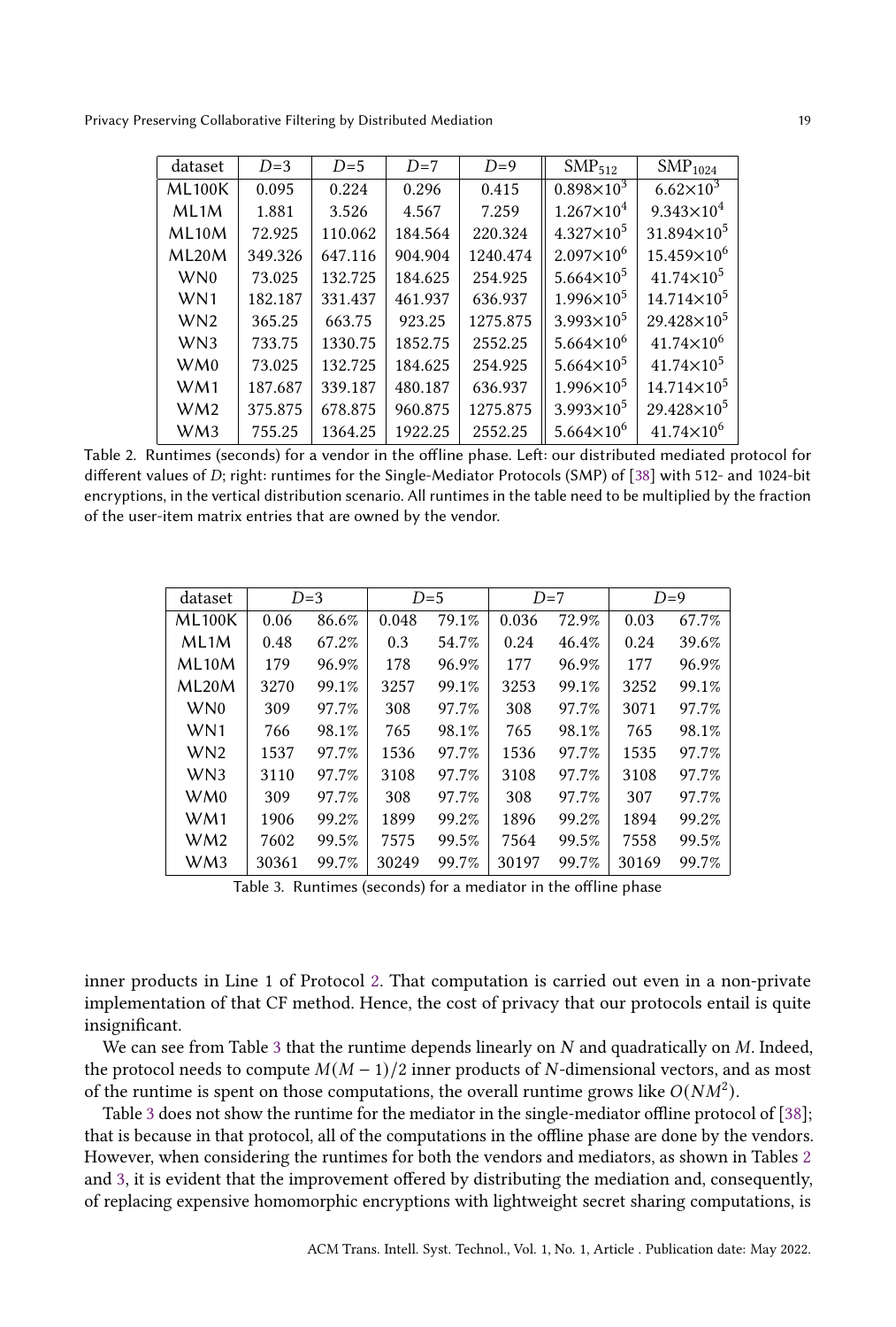overwhelming. Another advantage of our protocols is that the bulk of the computational overhead is transferred from the vendors to the mediators.

(We note that for the 20M dataset, [\[38\]](#page-24-0) state that a direct implementation of their Protocol 2 would take several days. The time that they report in Table 2 there, of 48 minutes, is for a relaxed version of their Protocol 2 that re-uses encryptions of zero. Such a version is less secure than their original Protocol 2.)

Here we see that the number of mediators,  $D$ , has almost no effect on the runtime, and, in fact, as  $D$  increases the runtime for each mediator slightly decreases. We proceed to explain this phenomenon. The main computational effort is in the invocations of Protocol [2,](#page-11-1) which is called from Lines 11-13 in Protocol [1.](#page-10-0) The most time consuming computation here is the inner product that each mediator performs in Line 1 of Protocol [2;](#page-11-1) that computation is indifferent to  $D$ . However, the subsequent computation in Line [2](#page-11-1) of Protocol 2 depends on  $D$  in two ways. On one hand, the time for reconstruction increases with  $D$ , since larger values of  $D$  require interpolation of higher-degree polynomials. On the other hand, the computational burden in Line 2 can be split between the mediators. Namely, the mediators can decide upfront that each one of them will take care of performing the computation in Line [2](#page-11-1) of Protocol 2 only for  $M(M-1)/(2D)$  pairs of items. A similar dual effect of  $D$  on the resulting runtimes exists also in the offline computations that are described in Sections  $4.2.2$  and  $4.3.$  As it turns out, the latter effect (by which larger values of  $D$  help to reduce the average runtime per mediator by means of splitting the computational burden) is slightly more noticeable than the former effect (by which larger values of  $D$  require more involved computations).

5.2.3 Scenarios with competing vendors. To conclude our discussion of runtimes in the offline phase, we consider distribution scenarios in which different vendors own overlapping sub-matrices in the user-item matrix. Define  $\alpha := \frac{\sum_{k \in [K]} N_k M_k}{NM}$  to be the *competition factor* of the distributed scenario; it equals the average number of competing vendors for each pair of a user and an item. In all distributed scenarios that were considered in prior art (see Section [3.2\)](#page-5-0),  $\alpha = 1$ . The runtimes for the average mediator that were reported in Table [3](#page-18-1) refer to the case  $\alpha = 1$ . If  $\alpha > 1$ , those runtimes increase very slightly. Table [4](#page-20-1) reports the increase in runtime when  $\alpha > 1$  (with respect to the runtimes when  $\alpha = 1$ , as reported in Table [3\)](#page-18-1).

5.2.4 Runtimes of performing efficient updates. In Section [4.4](#page-15-0) we described a way of executing the offline computations efficiently in wake of updates in the user-item rating matrix. Here we demonstrate the advantages of that approach.

Figures [1](#page-20-2) and [2](#page-21-0) show the offline runtimes for a vendor and for a mediator, on the two largest datasets (WN3 and WM3) as a function of the percentage of entries in the global user-item rating matrix R that were updated. In both figures we took the number of mediators to be  $D = 9$ , and we assumed that there is a single vendor that holds all of  $R$  (like we did in Section [5.2.1\)](#page-17-1); as the runtimes for the vendors depend linearly on the size of the sub-matrix that they hold, the derivation of runtimes for vendors in a genuine distributed scenario from the runtimes shown in Figure [1](#page-20-2) is straightforward. In Figure [2](#page-21-0) we have also showed the standard deviation as we ran the experiment 50 times, each with different random entries to be updated. The percentage shown on the horizontal axis represents the number of entries for which the vendors send updates to the mediators at the end of an update period. Note that this percentage relates not only to entries that actually changed  $(A_k)$  but to the superset of entries for which updates are sent  $(A_k)$ . We chose to show runtimes for several percentage values, ranging from 1% to 100%. The runtimes shown for percentage of 100%, that is represented in both figures as a bold orange line, coincide with the runtimes that we reported earlier in Tables [2](#page-18-0) and [3,](#page-18-1) since it reflects a full implementation of Protocol [1.](#page-10-0) The runtimes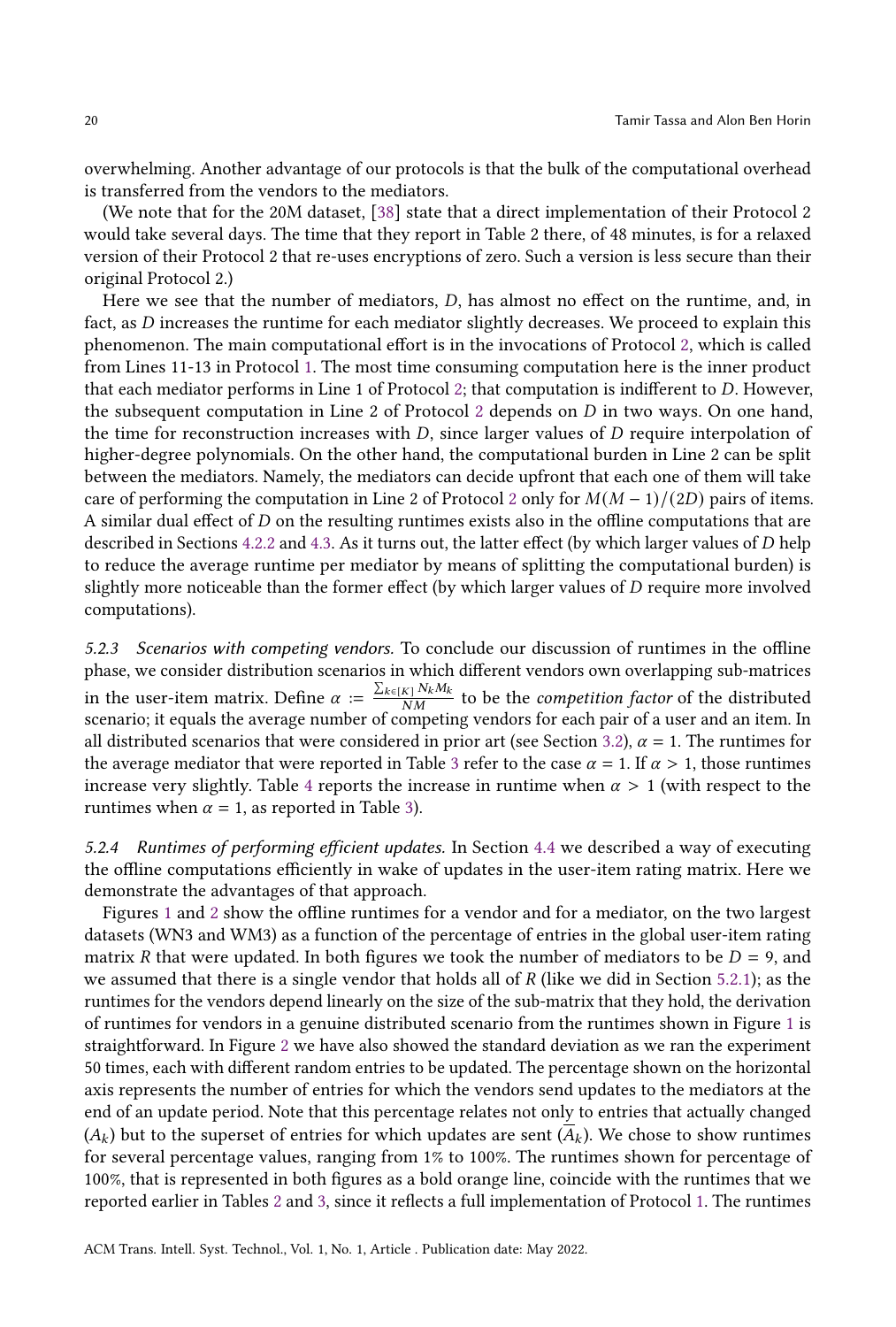<span id="page-20-1"></span>

| dataset         | $\alpha = 2$ | $\alpha = 3$ | $\alpha = 4$ | $\alpha = 5$ |
|-----------------|--------------|--------------|--------------|--------------|
| ML 100K         | 0.01         | 0.02         | 0.03         | 0.04         |
| ML1M            | 0.147        | 0.294        | 0.441        | 0.588        |
| ML 10M          | 5.043        | 10.086       | 15.129       | 20.172       |
| ML 20 M         | 24.445       | 48.89        | 73.335       | 97.78        |
| WM0             | 6.6          | 13.2         | 19.8         | 26.4         |
| WM1             | 13.2         | 26.4         | 39.6         | 52.8         |
| WM2             | 33           | 66           | 99           | 132          |
| WM3             | 66           | 132          | 198          | 264          |
| WM4             | 132          | 264          | 396          | 528          |
| WN0             | 6.6          | 13.2         | 19.8         | 26.4         |
| WN1             | 13.2         | 26.4         | 39.6         | 52.8         |
| WN <sub>2</sub> | 33           | 66           | 99           | 132          |
| WN3             | 66           | 132          | 198          | 264          |
| WN4             | 132          | 264          | 396          | 528          |

Table 4. Overhead runtime (seconds) for a mediator in the offline phase for different values of  $\alpha$ 

shown for percentage of 1% illustrate the benefits of our suggested approach, as such a percentage seems to be a realistic upper bound on the fraction of entries that would need to be updated in typical update periods. Indeed, user-item rating matrices are typically very sparse (for example, the largest real dataset in our experiments, MovieLens 20M, has only 0.54% non-zero entries). Assume that during an update period 0.05% of the entries had changed (namely, about one tenth of the overall number of nonzero entries), and that the vendors used a superset  $A_k$  that is 20 times larger than  $A_k$  (what implies that the mediators could infer for each updated entry that it actually had changed in probability of 1/20). Then that would result in updating 1% of the matrix entries.

<span id="page-20-2"></span>

Fig. 1. Runtimes in seconds for a single vendor performing partial updates, as a function of the percentage of user-item matrix entries that were updated, on WN3 (top) and WM3 (bottom).

#### <span id="page-20-0"></span>5.3 The online phase

The runtime for predicting ratings, for all testing configurations, was under 1 msec.<sup>[5](#page-20-3)</sup> Computing the most recommended items (Protocol [3\)](#page-14-0) is more time-consuming, as it requires computing  $M_k$ 

<span id="page-20-3"></span><sup>5</sup>In all of our experiments in the online phase, we used  $q = 80$  (see Section [3.1\)](#page-4-1), as in [\[38\]](#page-24-0).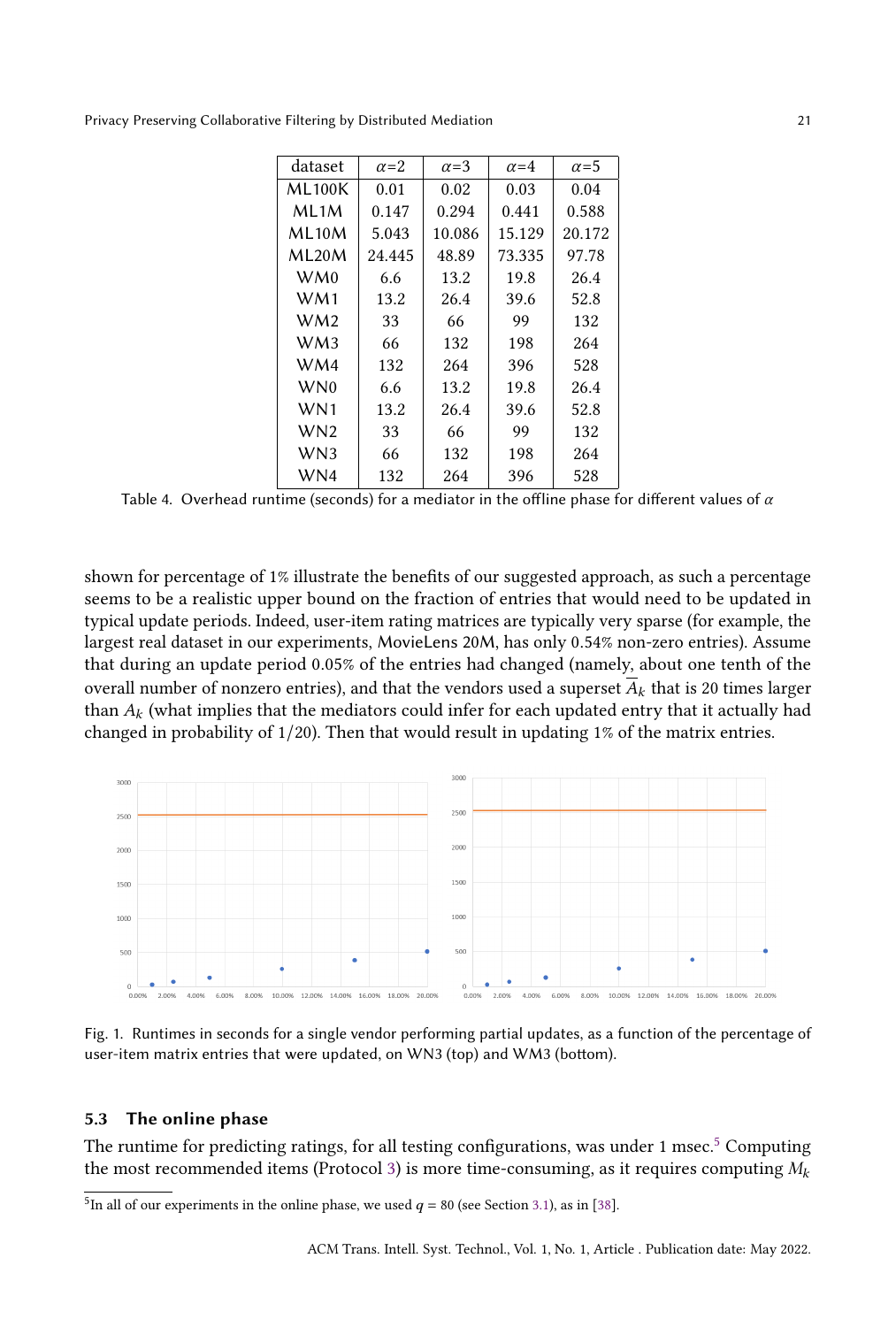#### 22 Tamir Tassa and Alon Ben Horin

<span id="page-21-0"></span>

Fig. 2. Runtimes in seconds for each mediator performing partial updates, as a function of the percentage of user-item matrix entries that were updated, on WN3 (top) and WM3 (bottom).

inner products of  $M$ -dimensional vectors. Table [5](#page-21-1) shows the runtimes of that computation for each of the datasets, under the assumption that  $M_k = M$ , for both our protocols and the single-mediator protocols of [\[38\]](#page-24-0). When  $M_k < M$ , all shown runtimes should be multiplied by  $M_k/M$ . (We do not consider here the WN0-WN3 datasets, since the runtimes in the online phase are not affected by .) We note that also here, the advantage of distributing the mediation is manifested by a dramatic improvement in response times to recommendation queries.

<span id="page-21-1"></span>

|     | dataset         | Our protocol    |          | $SMP_{512} (V)$  |              | $SMP_{512}$ (H)  |        |
|-----|-----------------|-----------------|----------|------------------|--------------|------------------|--------|
|     | <b>ML100K</b>   |                 | < 0.001  | 12.850           | 0.938        | 12.850           | 0.938  |
|     | ML1M            |                 | < 0.001  | 28.313           | 2.068        | 28.313           | 2.068  |
|     | ML10M           |                 | 0.044    | 81.572           | 5.959        | 81.572           | 5.959  |
|     | ML20M           |                 | 0.310    | 204.324          | 14.928       | 204.324          | 14.928 |
| WM0 |                 |                 | 0.026    | 76.4             | 5.582        | 76.4             | 5.582  |
| WM1 |                 |                 | 0.171    | 191              | 13.955       | 191              | 13.955 |
|     | WM <sub>2</sub> | 0.721           |          | 382              | 27.91<br>382 |                  | 27.91  |
|     | WM <sub>3</sub> | 3.020           |          | 764              | 55.82        | 764              | 55.82  |
|     |                 | dataset         |          | $SMP_{1024} (V)$ |              | $SMP_{1024}$ (H) |        |
|     |                 | <b>ML100K</b>   | 73.604   | 7.018            | 73.604       | 7.018            |        |
|     |                 | ML1M            | 162.174  | 15.465           | 162.174      | 15.465           |        |
|     |                 | ML10M           | 467.225  | 44.555           | 467.225      | 44.555           |        |
|     |                 | ML20M           | 1170.317 | 111.602          | 1170.317     | 111.602          |        |
|     |                 | WM0             | 437.6    | 41.73            | 437.6        | 41.73            |        |
|     | WM1             |                 | 1094     | 104.325          | 1094         | 104.325          |        |
|     |                 | WM <sub>2</sub> | 2188     | 208.65           | 2188         | 208.65           |        |
|     |                 | WM3             | 4376     | 417.3            | 4376         | 417.3            |        |

Table 5. Runtimes (seconds) for computing the most recommended items. Top table: our distributed mediated protocol (left) and the Single-Mediator protocol of [\[38\]](#page-24-0) with 512-bit encryptions, in the vertical (V) and horizontal (H) distribution scenarios, for the mediator (left value within each column) and for the vendor (right value). Bottom table: runtimes for the Single-Mediator protocol of [\[38\]](#page-24-0) with 1024-bit encryptions. All runtimes in the tables need to be multiplied by  $M_k/M$  – the fraction of items offered by the corresponding vendor.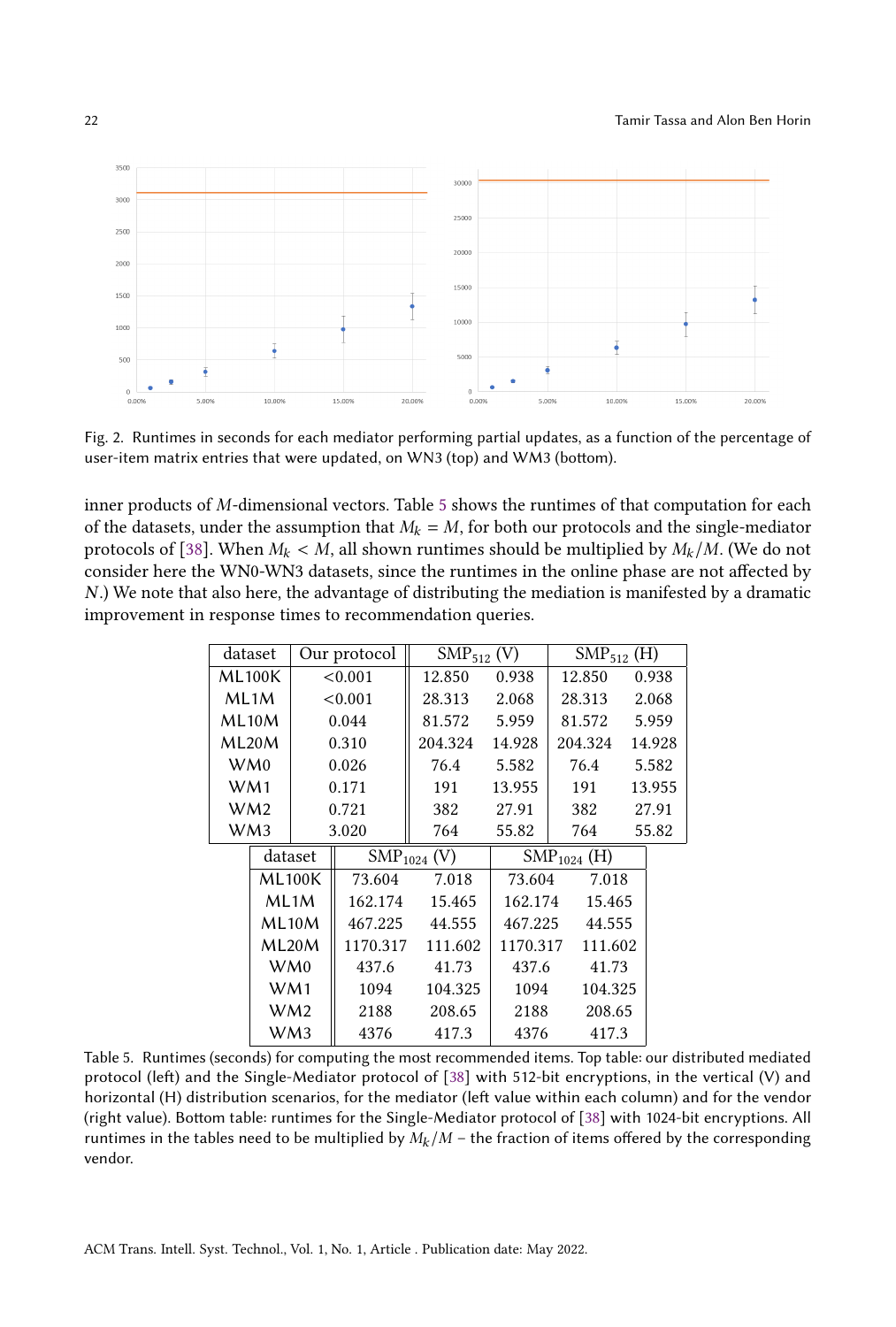### <span id="page-22-0"></span>6 CONCLUSIONS

We presented herein secure multi-party protocols for performing item-based PPCF over distributed datasets for a general distribution scenario. Our protocols utilize mediation, in similarity to the protocols of [\[38\]](#page-24-0), who showed the significant advantages of mediation in the context of PPCF. While their protocols used a single mediator, our protocols assume several independent mediators. That assumption enabled us to design protocols that are based on lightweight secret sharing computations rather than costly homomorphic encryption. Distributed mediation maintains all of the advantages of mediation that were identified in [\[38\]](#page-24-0), and more: the distributed-mediator protocols offer stronger security and overwhelmingly shorter runtimes, in comparison to the singlemediator protocols. In addition, we considered a general distribution scenario that encompasses all previously considered distribution scenarios and extends them to a more realistic scenario, in which users have a choice between several competing vendors.

Some comments are in order:

(1) In Section [3.2](#page-5-0) we stated our assumption that  $I_k \subseteq [N]$  (the set of indices of users that  $V_k$ serves) and  $J_k \subseteq [M]$  (the set of indices of the items that  $V_k$  offers) are publicly known. Specifically, for our purposes, it is required only that the mediators T know those sets, but not the other vendors. While such an assumption is very natural (since vendors typically do not wish to hide the set of items that they offer, nor the clientele which they serve), it is possible that a vendor of sensitive items would like to obfuscate those subsets. To protect the clientele subset  $I_k$ , such a vendor may publicize a set of users,  $\hat{i}_k$ , that extends the actual clientele that he serves, i.e.,  $I_k \subset \hat{I}_k \subseteq [N]$ . Clearly, larger subsets  $I_k$  would offer greater privacy to the clientele of  $V_k$ , while setting  $I_k = [N]$ would provide the perfect privacy in that regard. However, such an artificial augmentation of the clientele set would incur an increased cost for  $V_k$ . Specifically,  $V_k$ 's runtime in executing Lines 2-5 of Protocol [1](#page-10-0) would increase by a factor of  $|\hat{I}_k|/|I_k|$ . (Similarly if  $V_k$  wishes to obfuscate  $J_k$ .) A vendor who wishes to protect one or both of those subsets may select the level of privacy desired according to the expected increase in runtime in the offline phase. It should be noted that such an action has a very modest effect on the mediators' runtime, since they would need to update more entries in their matrices (see Lines 8-9 in Protocol [1\)](#page-10-0). However, such an action has no effect on the costlier Phase 3 of Protocol [1](#page-10-0) (Lines 10-18) nor on the computations that are done in the online phase to reply to vendors' queries.

(2) In Section [4.1.2](#page-11-4) we noted that our offline protocol is not perfectly secure, as it reveals also the intermediate values  $z_1, z_2, z_3$ . A more secure protocol would avoid the computation of those intermediate values and, instead, would use the shares that the mediators hold in each of the three inner products in the numerator and denominator in order to directly compute the desired fraction  $S(\ell,m)^2 = z_1^2/(z_2z_3)$ , without exposing  $z_1, z_2, z_3$ . Such a computation can be carried out as follows. The operation of long division is just a sequence of multiplications, comparisons, and subtractions. If  $x$  and  $y$  are two integers, and the mediators have shares in them, it is well known how to compute shares in the product  $x \cdot y$  [\[8,](#page-23-12) [10\]](#page-23-22), in the bit that indicates whether  $x \lt y$  [\[29\]](#page-24-23), and in  $x - y$  (straightforward). Hence, instead of recovering the three intermediate values  $z_1, z_2, z_3$ , the mediators can compute  $S(\ell,m)^2 = z_1^2/(z_2 z_3)$  as follows: they will first compute shares in the numerator  $z_1^2$  and in the denominator  $z_2z_3$  by performing two multiplications (along the lines of [\[8,](#page-23-12) [10\]](#page-23-22)), and subsequently they will perform the long division procedure in order to recover shares in the desired value  $S(\ell,m)^2$ . From those shares they can then recover  $S(\ell,m)$ . However, such a computation is expected to have a severe toll on runtime. Given the benign nature of the information that is revealed through  $z_1, z_2, z_3$ , we believe that our current protocol is much more fitting for practical deployments, and we thus leave the design and evaluation of the more secure version which we outlined above to future research.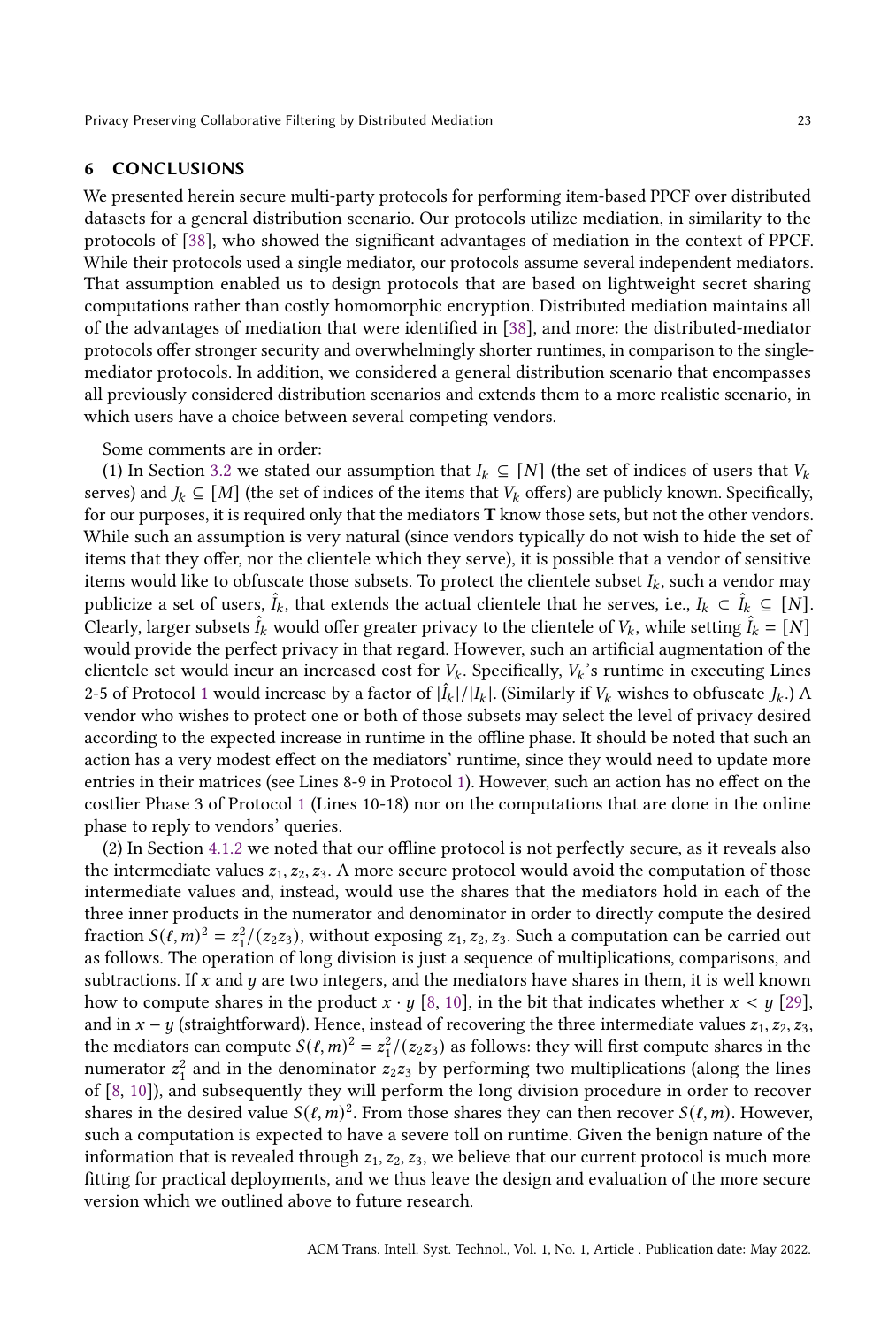In summary, distributed mediation offers many attractive advantages in the context of PPCF: scalability; enhanced privacy; freeing the vendors from the need to communicate with each other, or the need to be online constantly; and enabling an economically-realistic collaboration model between the vendors. Hence, we intend to examine the applicability of distributed mediation to other CF algorithms, such as matrix factorization-based algorithms, e.g. [\[34\]](#page-24-25), and compare their performance to that of existing privacy-preserving implementations of such algorithms, e.g. [\[27,](#page-24-26) [28\]](#page-24-27).

### REFERENCES

- <span id="page-23-10"></span>[1] Waseem Ahmad and Ashfaq A. Khokhar. 2007. An Architecture for Privacy Preserving Collaborative Filtering on Web Portals. In The Third International Symposium on Information Assurance and Security, IAS. 273–278.
- <span id="page-23-2"></span>[2] Joël Alwen, Abhi Shelat, and Ivan Visconti. 2008. Collusion Free Protocols in the Mediated Model. In CRYPTO. 497–514.
- <span id="page-23-20"></span>[3] Gilad Asharov, Francesco Bonchi, David García-Soriano, and Tamir Tassa. 2017. Secure Centrality Computation Over Multiple Networks. In WWW. 957–966.
- <span id="page-23-6"></span>[4] Anirban Basu, Jaideep Vaidya, and Hiroaki Kikuchi. 2012. Perturbation Based Privacy Preserving Slope One Predictors for Collaborative Filtering. In IFIPTM. 17–35.
- <span id="page-23-8"></span>[5] Anirban Basu, Jaideep Vaidya, Hiroaki Kikuchi, and Theo Dimitrakos. 2011. Privacy-preserving Collaborative Filtering for the Cloud. In CloudCom. 223–230.
- <span id="page-23-9"></span>[6] Anirban Basu, Jaideep Vaidya, Hiroaki Kikuchi, and Theo Dimitrakos. 2013. Privacy-Preserving Collaborative Filtering on the Cloud and Practical Implementation Experiences. In IEEE CLOUD. 406–413.
- <span id="page-23-1"></span>[7] Iván Cantador, Ignacio Fernández-Tobías, Shlomo Berkovsky, and Paolo Cremonesi. 2015. Cross-Domain Recommender Systems. In Recommender Systems Handbook. 919–959.
- <span id="page-23-12"></span>[8] Koji Chida, Daniel Genkin, Koki Hamada, Dai Ikarashi, Ryo Kikuchi, Yehuda Lindell, and Ariel Nof. 2018. Fast Large-Scale Honest-Majority MPC for Malicious Adversaries. In CRYPTO. 34–64.
- <span id="page-23-4"></span>[9] Richard Chow, Manas A. Pathak, and Cong Wang. 2012. A Practical System for Privacy-Preserving Collaborative Filtering. In ICDM Workshops. 547–554.
- <span id="page-23-22"></span>[10] Ivan Damgård and Jesper Buus Nielsen. 2007. Scalable and Unconditionally Secure Multiparty Computation. In CRYPTO. 572–590.
- <span id="page-23-11"></span>[11] Michael D. Ekstrand, John Riedl, and Joseph A. Konstan. 2011. Collaborative Filtering Recommender Systems. Foundations and Trends in Human-Computer Interaction 4, 2 (2011), 175–243.
- <span id="page-23-23"></span>[12] Michael J. Freedman, Kobbi Nissim, and Benny Pinkas. 2004. Efficient Private Matching and Set Intersection. In EUROCRYPT. 1–19.
- <span id="page-23-0"></span>[13] David Goldberg, David A. Nichols, Brian M. Oki, and Douglas B. Terry. 1992. Using Collaborative Filtering to Weave an Information Tapestry. Commun. ACM 35, 12 (1992), 61–70.
- <span id="page-23-13"></span>[14] Oded Goldreich, Silvio Micali, and Avi Wigderson. 2019. How to play any mental game, or a completeness theorem for protocols with honest majority. In Providing Sound Foundations for Cryptography. 307–328.
- <span id="page-23-17"></span>[15] Tal Grinshpoun and Tamir Tassa. 2014. A Privacy Preserving Algorithm for Distributed Constraint Optimization. In AAMAS. 909–916.
- [16] Tal Grinshpoun and Tamir Tassa. 2016. P-SyncBB: A Privacy Preserving Branch and Bound DCOP Algorithm. Journal of Artificial Intelligence Research 57 (2016), 621–660.
- <span id="page-23-18"></span>[17] Tal Grinshpoun, Tamir Tassa, Vadim Levit, and Roie Zivan. 2019. Privacy Preserving Region Optimal Algorithms for Symmetric and Asymmetric DCOPs. Artificial Intelligence 266 (2019), 27–50.
- <span id="page-23-15"></span>[18] Wei Jiang and Chris Clifton. 2006. A Secure Distributed Framework for Achieving k-Anonymity. The VLDB Journal 15 (2006), 316–333.
- <span id="page-23-16"></span>[19] Murat Kantarcioglu and Chris Clifton. 2004. Privacy Preserving Distributed Mining of Association Rules on Horizontally Partitioned Data. IEEE Transactions on Knowledge and Data Engineering 16 (2004), 1026–1037.
- <span id="page-23-5"></span>[20] Hiroaki Kikuchi, Hiroyasu Kizawa, and Minako Tada. 2009. Privacy-Preserving Collaborative Filtering Schemes. In ARES. 911–916.
- <span id="page-23-3"></span>[21] Hiroaki Kikuchi and Anna Mochizuki. 2012. Privacy-Preserving Collaborative Filtering Using Randomized Response. In IMIS. 671–676.
- <span id="page-23-21"></span>[22] Donald E. Knuth. 1969. The Art of Computer Programming, Volume II: Seminumerical Algorithms. Addison-Wesley.
- <span id="page-23-19"></span>[23] Thomas Léauté and Boi Faltings. 2013. Protecting Privacy through Distributed Computation in Multi-agent Decision Making. Journal of Artificial Intelligence Research 47 (2013), 649–695.
- <span id="page-23-7"></span>[24] Daniel Lemire and Anna Maclachlan. 2005. Slope One Predictors for Online Rating-Based Collaborative Filtering. In SDM. 471–475.
- <span id="page-23-14"></span>[25] Yehuda Lindell and Ariel Nof. 2017. A Framework for Constructing Fast MPC over Arithmetic Circuits with Malicious Adversaries and an Honest-Majority. In CCS. 259–276.

ACM Trans. Intell. Syst. Technol., Vol. 1, No. 1, Article . Publication date: May 2022.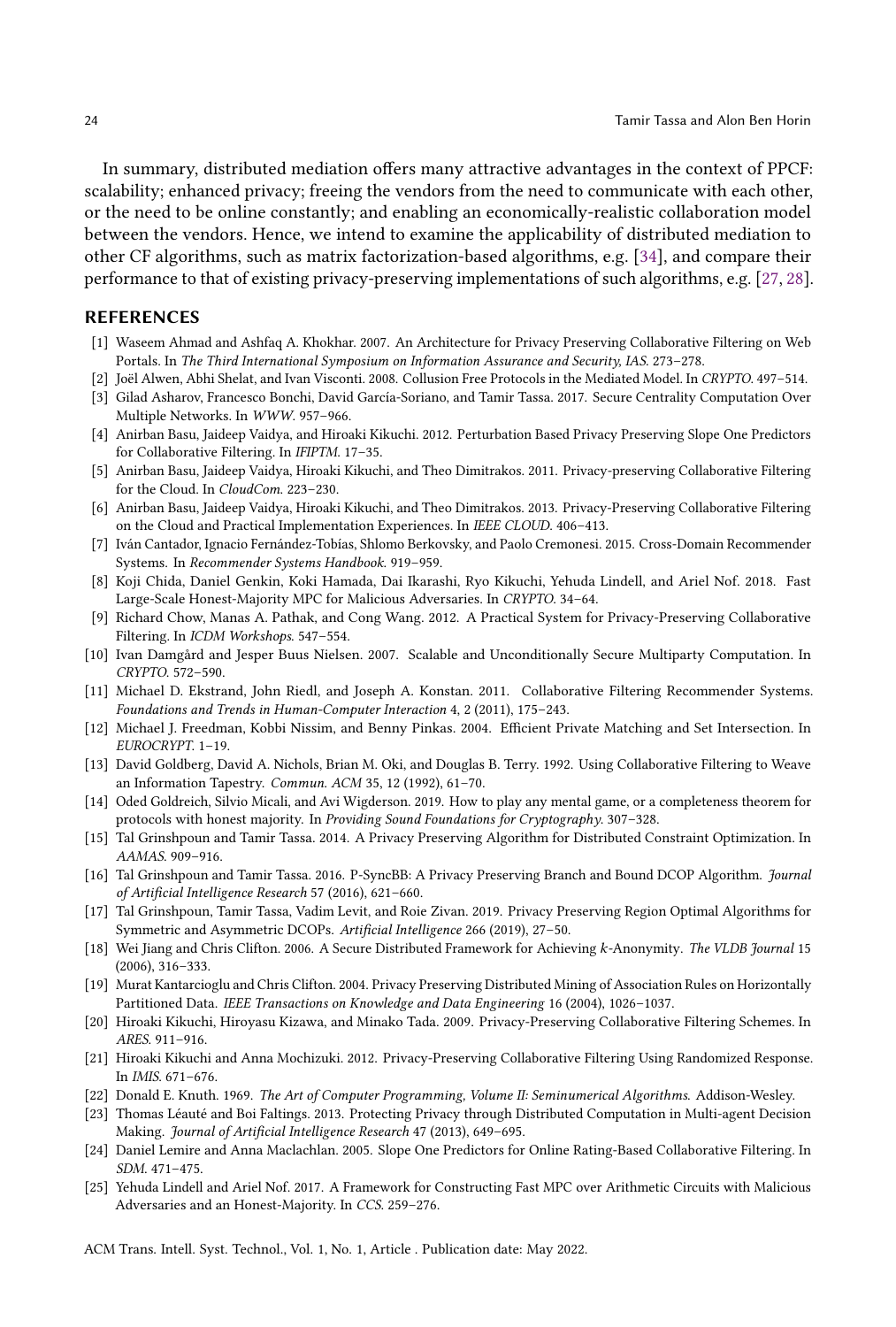- <span id="page-24-6"></span>[26] Burak Memis and Ibrahim Yakut. 2014. Privacy-Preserving Two-Party Collaborative Filtering on Overlapped Ratings. KSII Trans. Internet Inf. Syst. 8 (2014), 2948–2966.
- <span id="page-24-26"></span>[27] Kartik Nayak, Xiao Shaun Wang, Stratis Ioannidis, Udi Weinsberg, Nina Taft, and Elaine Shi. 2015. GraphSC: Parallel Secure Computation Made Easy. In IEEE Symposium on Security and Privacy. 377-394.
- <span id="page-24-27"></span>[28] Valeria Nikolaenko, Stratis Ioannidis, Udi Weinsberg, Marc Joye, Nina Taft, and Dan Boneh. 2013. Privacy Preserving Matrix Factorization. In CCS. 801–812.
- <span id="page-24-23"></span>[29] Takashi Nishide and Kazuo Ohta. 2007. Multiparty Computation for Interval, Equality, and Comparison Without Bit-Decomposition Protocol. In PKC. 343–360.
- <span id="page-24-24"></span>[30] Pascal Paillier. 1999. Public-Key Cryptosystems Based on Composite Degree Residuosity Classes. In Eurocrypt. 223–238.
- <span id="page-24-22"></span>[31] François Panneton, Pierre L'Ecuyer, and Makoto Matsumoto. 2006. Improved long-period generators based on linear recurrences modulo 2. ACM Trans. Math. Softw. 32 (2006), 1–16.
- <span id="page-24-3"></span>[32] Huseyin Polat and Wenliang Du. 2003. Privacy-Preserving Collaborative Filtering Using Randomized Perturbation Techniques. In ICDM. 625–628.
- <span id="page-24-9"></span>[33] Tal Rabin and Michael Ben-Or. 1989. Verifiable Secret Sharing and Multiparty Protocols with Honest Majority (Extended Abstract). In STOC. 73–85.
- <span id="page-24-25"></span>[34] Steffen Rendle, Christoph Freudenthaler, Zeno Gantner, and Lars Schmidt-Thieme. 2009. BPR: Bayesian Personalized Ranking from Implicit Feedback. In UAI. 452–461.
- <span id="page-24-14"></span>[35] Assaf Schuster, Ran Wolff, and Bobi Gilburd. 2004. Privacy Preserving Association Rule Mining in Large Scale Distributed Systems. In CCGRID. 411–418.
- <span id="page-24-10"></span>[36] Adi Shamir. 1979. How to Share a Secret. Commun. ACM 22, 11 (1979), 612–613.
- <span id="page-24-2"></span>[37] Erez Shmueli and Tamir Tassa. 2017. Secure Multi-Party Protocols for Item-Based Collaborative Filtering. In RecSys. 89–97.
- <span id="page-24-0"></span>[38] Erez Shmueli and Tamir Tassa. 2020. Mediated Secure Multi-Party Protocols for Collaborative Filtering. ACM Transactions on Intelligent Systems and Technology (TIST) 11, 2 (2020), 1–25.
- <span id="page-24-8"></span>[39] Reza Shokri, Pedram Pedarsani, George Theodorakopoulos, and Jean-Pierre Hubaux. 2009. Preserving privacy in collaborative filtering through distributed aggregation of offline profiles. In RecSys. 157–164.
- <span id="page-24-7"></span>[40] Daiji Tanaka, Toshiya Oda, Katsuhiro Honda, and Akira Notsu. 2014. Privacy preserving fuzzy co-clustering with distributed cooccurrence matrices. In SCIS&ISIS. 700–705.
- <span id="page-24-15"></span>[41] Tamir Tassa. 2014. Secure Mining of Association Rules in Horizontally Distributed Databases. IEEE Transactions on Knowledge and Data Engineering 26 (2014), 970–983.
- <span id="page-24-11"></span>[42] Tamir Tassa and Dror J. Cohen. 2013. Anonymization of Centralized and Distributed Social Networks by Sequential Clustering. IEEE Transactions on Knowledge and Data Engineering 25 (2013), 311–324.
- <span id="page-24-18"></span>[43] Tamir Tassa, Tal Grinshpoun, and Avishay Yanai. 2019. A Privacy Preserving Collusion Secure DCOP Algorithm. In IJCAI.
- <span id="page-24-19"></span>[44] Tamir Tassa, Tal Grinshpoun, and Roie Zivan. 2017. Privacy Preserving Implementation of the Max-Sum Algorithm and its Variants. Journal of Artificial Intelligence Research 59 (2017), 311–349.
- <span id="page-24-12"></span>[45] Tamir Tassa and Ehud Gudes. 2012. Secure Distributed Computation of Anonymized Views of Shared Databases. Transactions on Database Systems 37, Article 11 (2012).
- <span id="page-24-20"></span>[46] Tamir Tassa, Roie Zivan, and Tal Grinshpoun. 2015. Max-Sum Goes Private. In IJCAI. 425–431.
- <span id="page-24-21"></span>[47] Tamir Tassa, Roie Zivan, and Tal Grinshpoun. 2016. Preserving Privacy in Region Optimal DCOP Algorithms. In IJCAI. 496–502.
- <span id="page-24-16"></span>[48] Jaideep Vaidya and Chris Clifton. 2002. Privacy preserving association rule mining in vertically partitioned data. In KDD. 639–644.
- <span id="page-24-5"></span>[49] Udi Weinsberg, Smriti Bhagat, Stratis Ioannidis, and Nina Taft. 2012. BlurMe: inferring and obfuscating user gender based on ratings. In RecSys. 195–202.
- <span id="page-24-4"></span>[50] Ibrahim Yakut and Huseyin Polat. 2012. Arbitrarily Distributed Data Based Recommendations with Privacy. Data & Knowledge Engineering 72 (2012), 239–256.
- <span id="page-24-1"></span>[51] Andrew C. Yao. 1982. Protocols for Secure Computation. In FOCS. 160–164.
- <span id="page-24-17"></span>[52] Justin Zhijun Zhan, Stan Matwin, and LiWu Chang. 2005. Privacy Preserving Collaborative Association Rule Mining. In Data and Applications Security. 153–165.
- <span id="page-24-13"></span>[53] Sheng Zhong, Zhiqiang Yang, and Rebecca N. Wright. 2005. Privacy Enhancing k-Anonymization of Customer Data. In PODS (Baltimore, Maryland). 139–147.